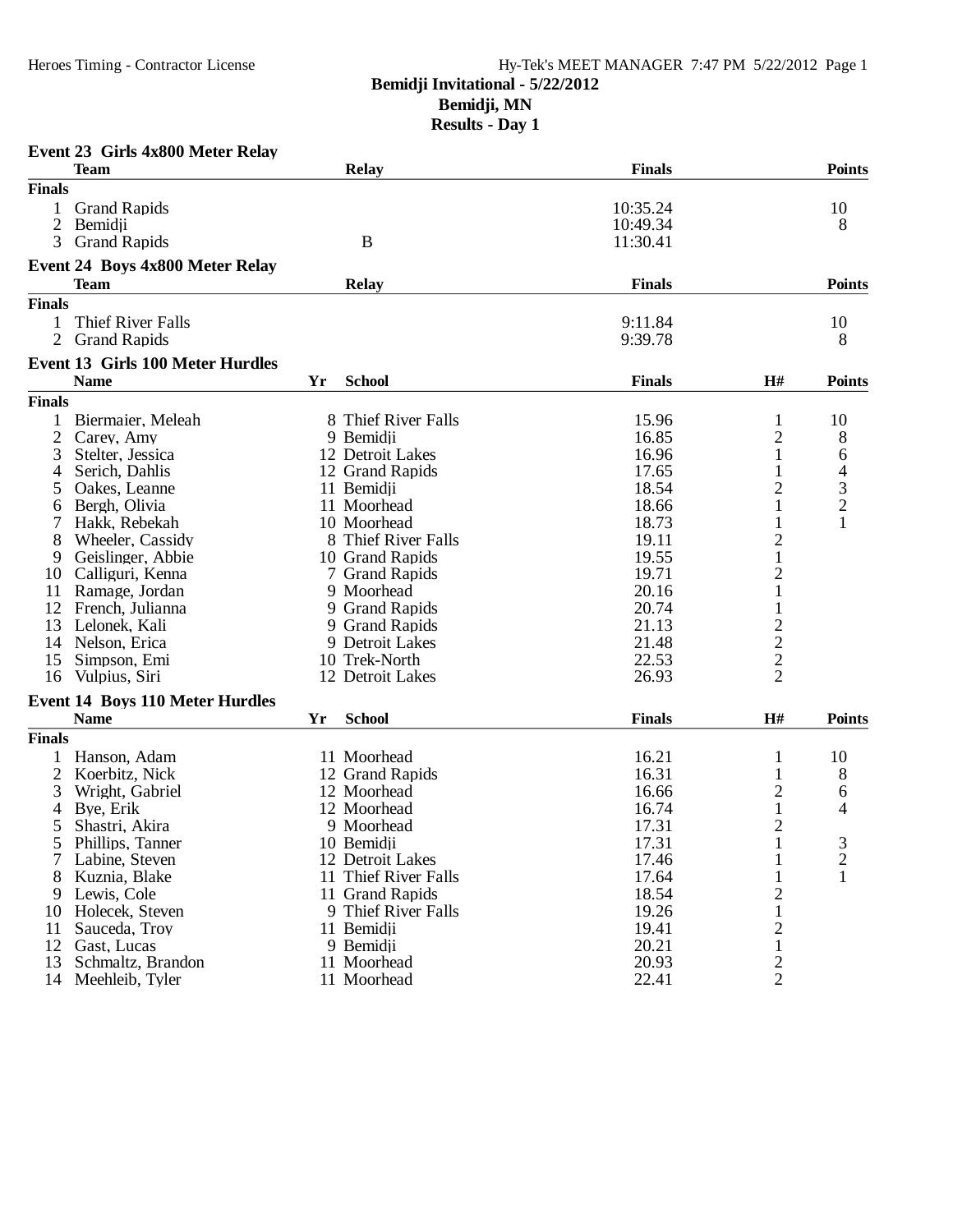**Results - Day 1**

#### **Event 1 Girls 100 Meter Dash**

|                | <b>Name</b>                        | Yr | <b>School</b>        | <b>Finals</b> | H#                                         | <b>Points</b>  |
|----------------|------------------------------------|----|----------------------|---------------|--------------------------------------------|----------------|
| <b>Finals</b>  |                                    |    |                      |               |                                            |                |
| 1              | Brazerol, Bailee                   |    | 8 Grand Rapids       | 13.18         | $\mathbf{1}$                               | 10             |
| $\overline{2}$ | Wong, Marissa                      |    | 10 Moorhead          | 13.55         | $\overline{c}$                             | 8              |
| 3              | Nelson, Cassidy                    |    | 9 Moorhead           | 13.60         | $\overline{2}$                             | 6              |
| 4              | Miller, Hailey                     |    | 10 Moorhead          | 13.62         | 1                                          | 4              |
| 5              | Olson, Katie                       |    | 9 Moorhead           | 13.74         | 1                                          |                |
| 6              | Hoffert, Natalie                   |    | 12 Detroit Lakes     | 13.84         | $\overline{c}$                             | $\mathfrak{Z}$ |
| 7              | Hunt, Caitlyn                      |    | 12 Thief River Falls | 14.11         | 1                                          | $\overline{c}$ |
| 8              | Dumm, Mackenzie                    |    | 10 Grand Rapids      | 14.14         | 1                                          | $\mathbf{1}$   |
| 9              | Lee, Courtney                      |    | 9 Thief River Falls  | 14.17         |                                            |                |
| 10             | Nelson, Erica                      |    | 9 Detroit Lakes      | 14.26         |                                            |                |
| 11             | Ferrer, Ashley                     |    | 9 Moorhead           | 14.28         | $253$<br>$23$                              |                |
| 12             | Olson, Kaitlyn                     |    | 11 Grand Rapids      | 14.33         |                                            |                |
| 13             | Mann, Emily                        |    | 7 Grand Rapids       | 14.36         |                                            |                |
| 14             | Brooklyn, Tolman                   |    | 7 Bemidji            | 14.39         | $\mathbf{1}$                               |                |
| 15             | Aubrianna, Wittwer                 |    | 7 Bemidji            | 14.41         | $\overline{c}$                             |                |
|                |                                    |    | 11 Thief River Falls | 14.42         | $\mathbf{1}$                               |                |
| 16             | Lee, Sheena                        |    |                      |               |                                            |                |
| 17             | Spry, Josie                        |    | 11 Bemidji           | 14.47         | $\mathbf{1}$                               |                |
| 18             | Cavalier, Catherine                |    | 12 Moorhead          | 14.48         |                                            |                |
| 19             | Brewster, Madie                    |    | 9 Grand Rapids       | 14.56         |                                            |                |
| 20             | Benes, Ashley                      |    | 7 Grand Rapids       | 14.75         | $\frac{3}{2}$ 5 4                          |                |
| 21             | Haag, Emma                         |    | 7 Grand Rapids       | 14.85         |                                            |                |
| 22             | Jaeger, Aubree                     |    | 8 Grand Rapids       | 14.86         | 4                                          |                |
| 23             | Drobnick, Mary-kate                |    | 8 Grand Rapids       | 14.89         | 4                                          |                |
| 24             | Benson, Kali                       |    | 9 Trek-North         | 15.01         | $\overline{\mathcal{L}}$                   |                |
| 25             | Jordi, Monique                     |    | 10 Bemidji           | 15.03         |                                            |                |
| 26             | Lelonek, Kali                      |    | 9 Grand Rapids       | 15.08         | $2533$<br>335                              |                |
| 27             | Hodgson, Hannah                    |    | 10 Grand Rapids      | 15.15         |                                            |                |
| 28             | Luethy, Linda                      |    | 12 Bemidji           | 15.18         |                                            |                |
| 29             | Leaf, Krista                       |    | 9 Detroit Lakes      | 15.23         |                                            |                |
| 30             | Dulong, Megan                      |    | 7 Grand Rapids       | 15.25         | $\overline{\mathcal{L}}$                   |                |
| 31             | Grimsley, Johanna                  |    | 12 Detroit Lakes     | 15.58         | $\begin{array}{c} 3 \\ 3 \\ 4 \end{array}$ |                |
| 32             | Crawford, Katie                    |    | 9 Detroit Lakes      | 15.79         |                                            |                |
| 33             | Hedin, Dayle                       |    | 9 Grand Rapids       | 15.96         |                                            |                |
| 34             | Alfaro, Lydia                      |    | 9 Moorhead           | 15.97         | 3                                          |                |
| 35             | Eckdahl, Destiny                   |    | 10 Trek-North        | 16.22         | $\overline{4}$                             |                |
| 36             | Keute, Maddie                      |    | 9 Grand Rapids       | 16.29         | 5                                          |                |
|                | 37 Bily, Alli                      |    | 9 Grand Rapids       | 16.53         | 4                                          |                |
|                | <b>Event 2 Boys 100 Meter Dash</b> |    |                      |               |                                            |                |
|                | <b>Name</b>                        | Yr | <b>School</b>        | <b>Finals</b> | $\mathbf{H}$ #                             | Points         |
| <b>Finals</b>  |                                    |    |                      |               |                                            |                |
|                |                                    |    |                      |               |                                            |                |
| 1              | Anderson, Brady                    |    | 10 Moorhead          | 11.30         | 1                                          | 10             |
| $\overline{c}$ | Lawrence, Jade                     |    | 9 Moorhead           | 11.79         | 1                                          | 8              |
| 3              | Kosel, Brett                       |    | 12 Thief River Falls | 11.80         | $\mathbf{1}$                               | 6              |
| 4              | Margo, Abe                         |    | 11 Grand Rapids      | 12.04         | $\overline{c}$                             | 4              |
| 5              | Harris, Joe                        |    | 11 Grand Rapids      | 12.08         | 1                                          | 3              |
| 6              | Mattison, Jacob                    |    | 12 Thief River Falls | 12.10         | 1                                          | 2              |
| 7              | Finseth, Alex                      |    | 10 Thief River Falls | 12.14         | 2                                          | $\mathbf{1}$   |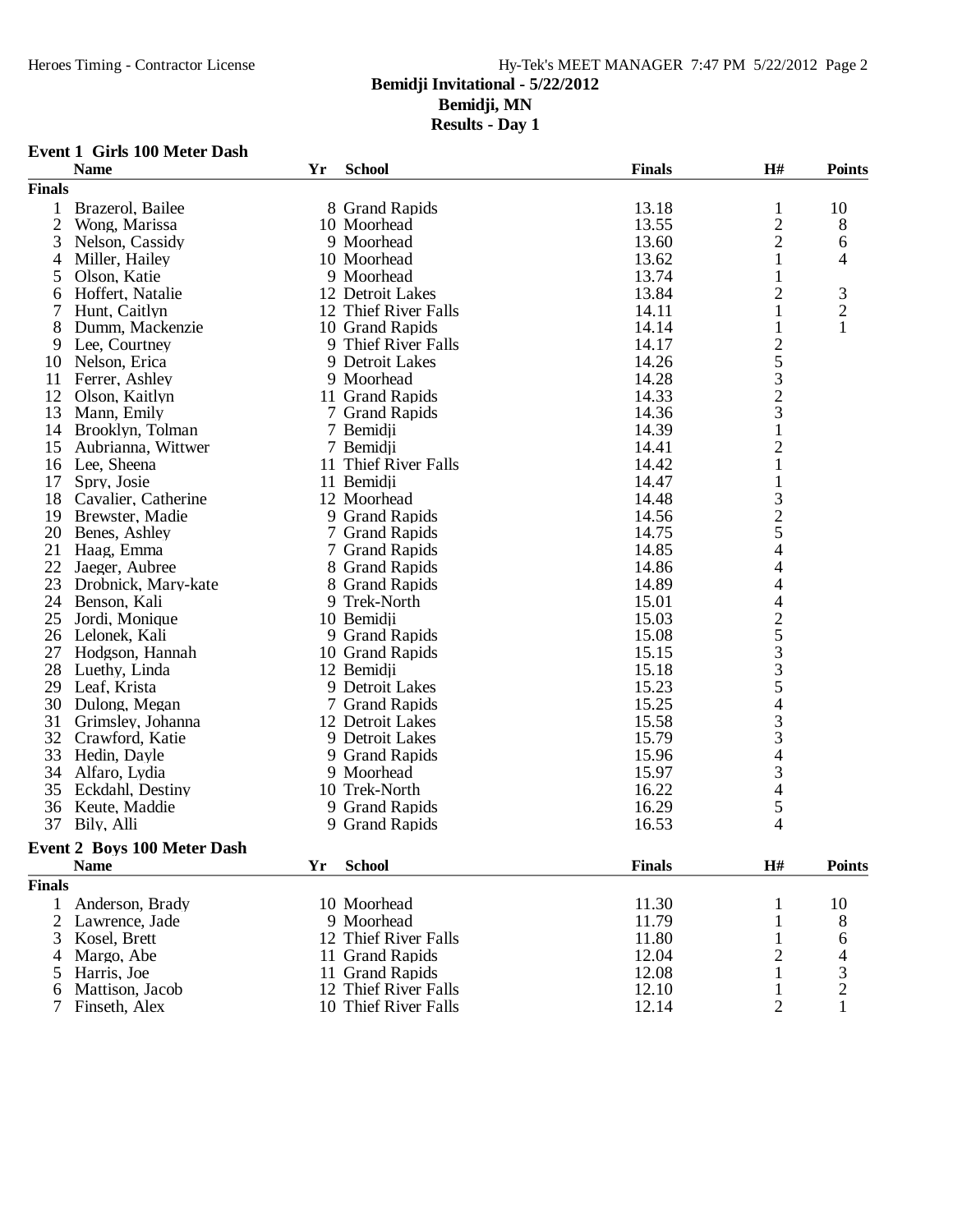**Results - Day 1**

#### **Finals ... (Event 2 Boys 100 Meter Dash) Name Yr School Finals H# Points** 8 Dickinson, Dylan 11 Bemidji 12.25 1<br>
9 Street, Andrew 12 Bemidji 12.30 2 9 Street, Andrew 12 Bemidji 12.30 2<br>
12 Bemidji 12.30 2<br>
12 Bemidji 12.37 1 10 McCray, Chance 9 Bemidii 12.37 1<br>
11 Moore, Wakinyan 10 Bemidii 12.42 2<br>
12 Belich, Travis 11 Grand Rapids 12.54 3 11 Moore, Wakinyan 10 Bemidji 12.42<br>12 Belich Travis 11 Grand Rapids 12.54 12 Belich, Travis 11 Grand Rapids 12.54 3<br>13 Kazmierczak, Jordan 12 Thief River Falls 12.55 2 13 Kazmierczak, Jordan 12 Thief River Falls 12.55 2<br>14 Edwards. Cody 10 Detroit Lakes 12.59 1 14 Edwards, Cody 10 Detroit Lakes 12.59 1<br>15 Clausen, Josh 9 Bemidii 12.67 3 15 Clausen, Josh 9 Bemidji 12.67 3<br>16 Schmitt, Jacob 12 Bemidii 12.74 2 16 Schmitt, Jacob 12 Bemidji 12.74 2<br>
17 Bradford, Cornell 10 Moorhead 12.79 3<br>
18 Okeson, Michael 11 Detroit Lakes 12.83 2 17 Bradford, Cornell 10 Moorhead 12.79<br>18 Okeson, Michael 11 Detroit Lakes 12.83 18 Okeson, Michael 11 Detroit Lakes 12.83 2<br>19 Kroening. Tyler 11 Bemidii 12.96 3 19 Kroening, Tyler 11 Bemidii 12.96 3<br>
20 Brown, Tyshaun 10 Thief River Falls 13.17 3 10 Thief River Falls 13.17 3<br>10 Moorhead 13.25 2 21 Eggert, Joey 10 Moorhead 13.25 2<br>22 Lam, Michael 11 Thief River Falls 13.29 3 11 Thief River Falls 13.29 3<br>
12 Detroit Lakes 13.32 3<br>
12 Thief River Falls 16.63 3 23 Kitzman, Noah 11 Detroit Lakes 13.32<br>24 Halvorson, Joshua 11 Thief River Falls 16.63 24 Halvorson, Joshua **Event 19 Girls 4x200 Meter Relay Team Relay Finals H# Points Finals** 1 Grand Rapids 1:46.50 1 10<br>2 Detroit Lakes 1:51.12 1 8 2 Detroit Lakes 1:51.12 1<br>3 Detroit Lakes 1:54.62 2 3 Detroit Lakes 2<br>
4 Thief River Falls 2<br>
1:54.80 1 4 Thief River Falls 1:54.80 1 6<br>5 Grand Rapids 1:54.97 2 6 5 Grand Rapids B 1:54.97 2<br>6 Bemidii 1:55.75 1 6 Bemidii 1:55.75 1 4 7 Moorhead 2:00.19 1 3 8 Detroit Lakes B<br>
9 Detroit Lakes B<br>
0 Moorhead B<br>
8 2:02.64 2<br>
2:03.15 2 Detroit Lakes D<br>  $\qquad \qquad \text{D}$  2:02.64<br>  $\qquad \qquad \text{A}$  2:03.15 10 Moorhead **Event 20 Boys 4x200 Meter Relay Team Relay Finals Points Finals** 1 Grand Rapids 1:33.11 10<br>
2 Thief River Falls 10<br>
2 1:34.11 10 2 Thief River Falls 8<br>3 Bemidii 1:34.11 8<br>6 6 3 Bemidji 1:40.19 6 4 Moorhead 1:40.27 4 5 Grand Rapids B 1:46.16 **Event 9 Girls 1600 Meter Run Name Yr School Finals Points Finals** 1 Gruenberg, Brianna 19 Moorhead 5:31.34 10<br>2 Truedson. Kim 12 Bemidii 5:33.41 8 2 Truedson, Kim 12 Bemidji 5:33.41 8 3 Foltz, Samantha 10 Detroit Lakes 5:41.76 6 4 Hauf, Erica 10 Moorhead 5:43.86 4<br>5 Steenerson, Carly 9 Thief River Falls 5:49.73 3

9 Grand Rapids 5:50.53

5 Steenerson, Carly 9 Thief River Falls 5:49.73 3<br>5 Matison, Ingrid 9 Grand Rapids 5:50.53 2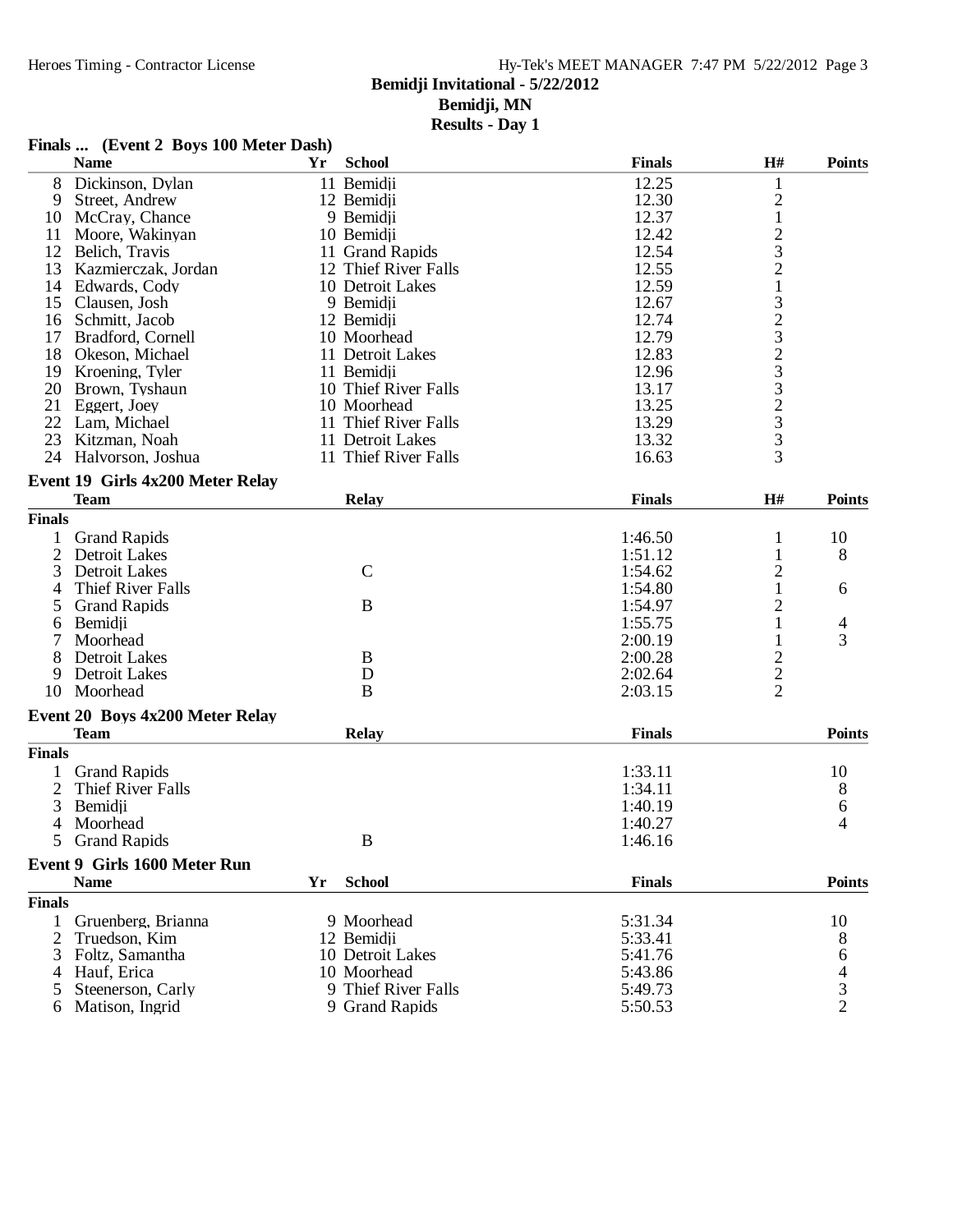**Results - Day 1**

#### **Finals ... (Event 9 Girls 1600 Meter Run)**

| 5:51.15<br>7 Hamilton, Olivia<br>10 Moorhead<br>1<br>8<br>Hamrin, Sarah<br>8 Trek-North<br>5:53.40<br>9<br>Olgard, Selah<br>10 Moorhead<br>5:54.33<br>12 Bemidji<br>6:02.79<br>10<br>Olson, Kayla<br>6:08.71<br>11<br>10 Moorhead<br>Monroe, Meghan<br>12<br>Jobe, Amy<br>10 Grand Rapids<br>6:11.46<br>8 Thief River Falls<br>6:12.10<br>13<br>Eskeli, Kaylee<br>11 Moorhead<br>6:13.84<br>14<br>Monson, Lindsey<br>15<br>10 Grand Rapids<br>6:16.27<br>Anderson, Aspen<br>6:18.62<br>16<br>Dressen, Hannah<br>11 Bemidji<br>17<br>Persons, Myranda<br>10 Grand Rapids<br>6:24.72<br>6:27.33<br>18<br>Erdman, Nicole<br>11 Bemidji<br>9 Bemidji<br>6:37.21<br>19<br>Smith, Amber<br>Event 10 Boys 1600 Meter Run<br><b>School</b><br><b>Finals</b><br><b>Points</b><br><b>Name</b><br>Yr<br><b>Finals</b><br>10<br>Nicolai, Myles<br>12 Moorhead<br>4:46.65<br>1<br>$\overline{c}$<br>8<br>Avenson, Jake<br>10 Grand Rapids<br>4:47.31<br>3<br>Bakken, Patrick<br>12 Detroit Lakes<br>4:47.77<br>6<br>4<br>Young, Josh<br>10 Moorhead<br>4:48.86<br>4<br>$\frac{3}{2}$<br>5<br>Francois-King, Keenan<br>11 Grand Rapids<br>4:53.01<br>Cottingham, Colin<br>11 Grand Rapids<br>4:53.30<br>6<br>$\mathbf{1}$<br>7<br>Blanshan, Jason<br>12 Moorhead<br>4:54.86<br>8<br>4:55.40<br>Bernier, Kyle<br>12 Moorhead<br>4:59.78<br>Freyholtz, Billy<br>9 Bemidji<br>9<br>5:04.32<br>10<br>Zbasnik, Hunter<br>9 Moorhead<br>11<br>Freyholtz, Cody<br>10 Bemidji<br>5:05.30<br>12<br>Torkelson, Blake<br>11 Thief River Falls<br>5:09.72<br>13<br>5:10.73<br>Richards, Jake<br>12 Detroit Lakes<br>14<br>5:10.81<br>Skyles, Jake<br>11 Grand Rapids<br>15<br>12 Thief River Falls<br>5:16.98<br>Alten, Logan<br>12 Bemidji<br>5:20.74<br>16<br>Rassler, Eli<br>17<br>12 Moorhead<br>5:22.76<br>Bernier, Mitchell<br>18<br>Grunke, Wes<br>7 Grand Rapids<br>5:24.31<br>19<br>8 Grand Rapids<br>5:28.62<br>Gibeau, Patrick<br>20<br>8 Thief River Falls<br>5:29.44<br>Joppru, Kristopher<br>5:30.14<br>21<br>Evavold, Josh<br>10 Moorhead<br>22<br>Wagner, Jack<br>9 Bemidji<br>5:30.49<br>23 Cease, Eddie<br>5:32.16<br>8 Grand Rapids<br>24<br>Desautel, Parker<br>5:34.85<br>11 Moorhead<br>5:38.68<br>25<br>Halgrimson, Ben<br>9 Moorhead<br>9 Trek-North<br>5:40.57<br>26<br>Schlichting, Cody<br>5:41.13<br>27<br>9 Bemidji<br>Letson, Donnie<br>28<br>5:45.86<br>Gelbart, Byrn<br>11 Moorhead |    | <b>Name</b> | Yr | <b>School</b>  | <b>Finals</b> | <b>Points</b> |
|-------------------------------------------------------------------------------------------------------------------------------------------------------------------------------------------------------------------------------------------------------------------------------------------------------------------------------------------------------------------------------------------------------------------------------------------------------------------------------------------------------------------------------------------------------------------------------------------------------------------------------------------------------------------------------------------------------------------------------------------------------------------------------------------------------------------------------------------------------------------------------------------------------------------------------------------------------------------------------------------------------------------------------------------------------------------------------------------------------------------------------------------------------------------------------------------------------------------------------------------------------------------------------------------------------------------------------------------------------------------------------------------------------------------------------------------------------------------------------------------------------------------------------------------------------------------------------------------------------------------------------------------------------------------------------------------------------------------------------------------------------------------------------------------------------------------------------------------------------------------------------------------------------------------------------------------------------------------------------------------------------------------------------------------------------------------------------------------------------------------------------------------------------------------------------------------------------------------------------------------------------------------------------------------------------------------------------------------------------------------------------------------|----|-------------|----|----------------|---------------|---------------|
|                                                                                                                                                                                                                                                                                                                                                                                                                                                                                                                                                                                                                                                                                                                                                                                                                                                                                                                                                                                                                                                                                                                                                                                                                                                                                                                                                                                                                                                                                                                                                                                                                                                                                                                                                                                                                                                                                                                                                                                                                                                                                                                                                                                                                                                                                                                                                                                           |    |             |    |                |               |               |
|                                                                                                                                                                                                                                                                                                                                                                                                                                                                                                                                                                                                                                                                                                                                                                                                                                                                                                                                                                                                                                                                                                                                                                                                                                                                                                                                                                                                                                                                                                                                                                                                                                                                                                                                                                                                                                                                                                                                                                                                                                                                                                                                                                                                                                                                                                                                                                                           |    |             |    |                |               |               |
|                                                                                                                                                                                                                                                                                                                                                                                                                                                                                                                                                                                                                                                                                                                                                                                                                                                                                                                                                                                                                                                                                                                                                                                                                                                                                                                                                                                                                                                                                                                                                                                                                                                                                                                                                                                                                                                                                                                                                                                                                                                                                                                                                                                                                                                                                                                                                                                           |    |             |    |                |               |               |
|                                                                                                                                                                                                                                                                                                                                                                                                                                                                                                                                                                                                                                                                                                                                                                                                                                                                                                                                                                                                                                                                                                                                                                                                                                                                                                                                                                                                                                                                                                                                                                                                                                                                                                                                                                                                                                                                                                                                                                                                                                                                                                                                                                                                                                                                                                                                                                                           |    |             |    |                |               |               |
|                                                                                                                                                                                                                                                                                                                                                                                                                                                                                                                                                                                                                                                                                                                                                                                                                                                                                                                                                                                                                                                                                                                                                                                                                                                                                                                                                                                                                                                                                                                                                                                                                                                                                                                                                                                                                                                                                                                                                                                                                                                                                                                                                                                                                                                                                                                                                                                           |    |             |    |                |               |               |
|                                                                                                                                                                                                                                                                                                                                                                                                                                                                                                                                                                                                                                                                                                                                                                                                                                                                                                                                                                                                                                                                                                                                                                                                                                                                                                                                                                                                                                                                                                                                                                                                                                                                                                                                                                                                                                                                                                                                                                                                                                                                                                                                                                                                                                                                                                                                                                                           |    |             |    |                |               |               |
|                                                                                                                                                                                                                                                                                                                                                                                                                                                                                                                                                                                                                                                                                                                                                                                                                                                                                                                                                                                                                                                                                                                                                                                                                                                                                                                                                                                                                                                                                                                                                                                                                                                                                                                                                                                                                                                                                                                                                                                                                                                                                                                                                                                                                                                                                                                                                                                           |    |             |    |                |               |               |
|                                                                                                                                                                                                                                                                                                                                                                                                                                                                                                                                                                                                                                                                                                                                                                                                                                                                                                                                                                                                                                                                                                                                                                                                                                                                                                                                                                                                                                                                                                                                                                                                                                                                                                                                                                                                                                                                                                                                                                                                                                                                                                                                                                                                                                                                                                                                                                                           |    |             |    |                |               |               |
|                                                                                                                                                                                                                                                                                                                                                                                                                                                                                                                                                                                                                                                                                                                                                                                                                                                                                                                                                                                                                                                                                                                                                                                                                                                                                                                                                                                                                                                                                                                                                                                                                                                                                                                                                                                                                                                                                                                                                                                                                                                                                                                                                                                                                                                                                                                                                                                           |    |             |    |                |               |               |
|                                                                                                                                                                                                                                                                                                                                                                                                                                                                                                                                                                                                                                                                                                                                                                                                                                                                                                                                                                                                                                                                                                                                                                                                                                                                                                                                                                                                                                                                                                                                                                                                                                                                                                                                                                                                                                                                                                                                                                                                                                                                                                                                                                                                                                                                                                                                                                                           |    |             |    |                |               |               |
|                                                                                                                                                                                                                                                                                                                                                                                                                                                                                                                                                                                                                                                                                                                                                                                                                                                                                                                                                                                                                                                                                                                                                                                                                                                                                                                                                                                                                                                                                                                                                                                                                                                                                                                                                                                                                                                                                                                                                                                                                                                                                                                                                                                                                                                                                                                                                                                           |    |             |    |                |               |               |
|                                                                                                                                                                                                                                                                                                                                                                                                                                                                                                                                                                                                                                                                                                                                                                                                                                                                                                                                                                                                                                                                                                                                                                                                                                                                                                                                                                                                                                                                                                                                                                                                                                                                                                                                                                                                                                                                                                                                                                                                                                                                                                                                                                                                                                                                                                                                                                                           |    |             |    |                |               |               |
|                                                                                                                                                                                                                                                                                                                                                                                                                                                                                                                                                                                                                                                                                                                                                                                                                                                                                                                                                                                                                                                                                                                                                                                                                                                                                                                                                                                                                                                                                                                                                                                                                                                                                                                                                                                                                                                                                                                                                                                                                                                                                                                                                                                                                                                                                                                                                                                           |    |             |    |                |               |               |
|                                                                                                                                                                                                                                                                                                                                                                                                                                                                                                                                                                                                                                                                                                                                                                                                                                                                                                                                                                                                                                                                                                                                                                                                                                                                                                                                                                                                                                                                                                                                                                                                                                                                                                                                                                                                                                                                                                                                                                                                                                                                                                                                                                                                                                                                                                                                                                                           |    |             |    |                |               |               |
|                                                                                                                                                                                                                                                                                                                                                                                                                                                                                                                                                                                                                                                                                                                                                                                                                                                                                                                                                                                                                                                                                                                                                                                                                                                                                                                                                                                                                                                                                                                                                                                                                                                                                                                                                                                                                                                                                                                                                                                                                                                                                                                                                                                                                                                                                                                                                                                           |    |             |    |                |               |               |
|                                                                                                                                                                                                                                                                                                                                                                                                                                                                                                                                                                                                                                                                                                                                                                                                                                                                                                                                                                                                                                                                                                                                                                                                                                                                                                                                                                                                                                                                                                                                                                                                                                                                                                                                                                                                                                                                                                                                                                                                                                                                                                                                                                                                                                                                                                                                                                                           |    |             |    |                |               |               |
|                                                                                                                                                                                                                                                                                                                                                                                                                                                                                                                                                                                                                                                                                                                                                                                                                                                                                                                                                                                                                                                                                                                                                                                                                                                                                                                                                                                                                                                                                                                                                                                                                                                                                                                                                                                                                                                                                                                                                                                                                                                                                                                                                                                                                                                                                                                                                                                           |    |             |    |                |               |               |
|                                                                                                                                                                                                                                                                                                                                                                                                                                                                                                                                                                                                                                                                                                                                                                                                                                                                                                                                                                                                                                                                                                                                                                                                                                                                                                                                                                                                                                                                                                                                                                                                                                                                                                                                                                                                                                                                                                                                                                                                                                                                                                                                                                                                                                                                                                                                                                                           |    |             |    |                |               |               |
|                                                                                                                                                                                                                                                                                                                                                                                                                                                                                                                                                                                                                                                                                                                                                                                                                                                                                                                                                                                                                                                                                                                                                                                                                                                                                                                                                                                                                                                                                                                                                                                                                                                                                                                                                                                                                                                                                                                                                                                                                                                                                                                                                                                                                                                                                                                                                                                           |    |             |    |                |               |               |
|                                                                                                                                                                                                                                                                                                                                                                                                                                                                                                                                                                                                                                                                                                                                                                                                                                                                                                                                                                                                                                                                                                                                                                                                                                                                                                                                                                                                                                                                                                                                                                                                                                                                                                                                                                                                                                                                                                                                                                                                                                                                                                                                                                                                                                                                                                                                                                                           |    |             |    |                |               |               |
|                                                                                                                                                                                                                                                                                                                                                                                                                                                                                                                                                                                                                                                                                                                                                                                                                                                                                                                                                                                                                                                                                                                                                                                                                                                                                                                                                                                                                                                                                                                                                                                                                                                                                                                                                                                                                                                                                                                                                                                                                                                                                                                                                                                                                                                                                                                                                                                           |    |             |    |                |               |               |
|                                                                                                                                                                                                                                                                                                                                                                                                                                                                                                                                                                                                                                                                                                                                                                                                                                                                                                                                                                                                                                                                                                                                                                                                                                                                                                                                                                                                                                                                                                                                                                                                                                                                                                                                                                                                                                                                                                                                                                                                                                                                                                                                                                                                                                                                                                                                                                                           |    |             |    |                |               |               |
|                                                                                                                                                                                                                                                                                                                                                                                                                                                                                                                                                                                                                                                                                                                                                                                                                                                                                                                                                                                                                                                                                                                                                                                                                                                                                                                                                                                                                                                                                                                                                                                                                                                                                                                                                                                                                                                                                                                                                                                                                                                                                                                                                                                                                                                                                                                                                                                           |    |             |    |                |               |               |
|                                                                                                                                                                                                                                                                                                                                                                                                                                                                                                                                                                                                                                                                                                                                                                                                                                                                                                                                                                                                                                                                                                                                                                                                                                                                                                                                                                                                                                                                                                                                                                                                                                                                                                                                                                                                                                                                                                                                                                                                                                                                                                                                                                                                                                                                                                                                                                                           |    |             |    |                |               |               |
|                                                                                                                                                                                                                                                                                                                                                                                                                                                                                                                                                                                                                                                                                                                                                                                                                                                                                                                                                                                                                                                                                                                                                                                                                                                                                                                                                                                                                                                                                                                                                                                                                                                                                                                                                                                                                                                                                                                                                                                                                                                                                                                                                                                                                                                                                                                                                                                           |    |             |    |                |               |               |
|                                                                                                                                                                                                                                                                                                                                                                                                                                                                                                                                                                                                                                                                                                                                                                                                                                                                                                                                                                                                                                                                                                                                                                                                                                                                                                                                                                                                                                                                                                                                                                                                                                                                                                                                                                                                                                                                                                                                                                                                                                                                                                                                                                                                                                                                                                                                                                                           |    |             |    |                |               |               |
|                                                                                                                                                                                                                                                                                                                                                                                                                                                                                                                                                                                                                                                                                                                                                                                                                                                                                                                                                                                                                                                                                                                                                                                                                                                                                                                                                                                                                                                                                                                                                                                                                                                                                                                                                                                                                                                                                                                                                                                                                                                                                                                                                                                                                                                                                                                                                                                           |    |             |    |                |               |               |
|                                                                                                                                                                                                                                                                                                                                                                                                                                                                                                                                                                                                                                                                                                                                                                                                                                                                                                                                                                                                                                                                                                                                                                                                                                                                                                                                                                                                                                                                                                                                                                                                                                                                                                                                                                                                                                                                                                                                                                                                                                                                                                                                                                                                                                                                                                                                                                                           |    |             |    |                |               |               |
|                                                                                                                                                                                                                                                                                                                                                                                                                                                                                                                                                                                                                                                                                                                                                                                                                                                                                                                                                                                                                                                                                                                                                                                                                                                                                                                                                                                                                                                                                                                                                                                                                                                                                                                                                                                                                                                                                                                                                                                                                                                                                                                                                                                                                                                                                                                                                                                           |    |             |    |                |               |               |
|                                                                                                                                                                                                                                                                                                                                                                                                                                                                                                                                                                                                                                                                                                                                                                                                                                                                                                                                                                                                                                                                                                                                                                                                                                                                                                                                                                                                                                                                                                                                                                                                                                                                                                                                                                                                                                                                                                                                                                                                                                                                                                                                                                                                                                                                                                                                                                                           |    |             |    |                |               |               |
|                                                                                                                                                                                                                                                                                                                                                                                                                                                                                                                                                                                                                                                                                                                                                                                                                                                                                                                                                                                                                                                                                                                                                                                                                                                                                                                                                                                                                                                                                                                                                                                                                                                                                                                                                                                                                                                                                                                                                                                                                                                                                                                                                                                                                                                                                                                                                                                           |    |             |    |                |               |               |
|                                                                                                                                                                                                                                                                                                                                                                                                                                                                                                                                                                                                                                                                                                                                                                                                                                                                                                                                                                                                                                                                                                                                                                                                                                                                                                                                                                                                                                                                                                                                                                                                                                                                                                                                                                                                                                                                                                                                                                                                                                                                                                                                                                                                                                                                                                                                                                                           |    |             |    |                |               |               |
|                                                                                                                                                                                                                                                                                                                                                                                                                                                                                                                                                                                                                                                                                                                                                                                                                                                                                                                                                                                                                                                                                                                                                                                                                                                                                                                                                                                                                                                                                                                                                                                                                                                                                                                                                                                                                                                                                                                                                                                                                                                                                                                                                                                                                                                                                                                                                                                           |    |             |    |                |               |               |
|                                                                                                                                                                                                                                                                                                                                                                                                                                                                                                                                                                                                                                                                                                                                                                                                                                                                                                                                                                                                                                                                                                                                                                                                                                                                                                                                                                                                                                                                                                                                                                                                                                                                                                                                                                                                                                                                                                                                                                                                                                                                                                                                                                                                                                                                                                                                                                                           |    |             |    |                |               |               |
|                                                                                                                                                                                                                                                                                                                                                                                                                                                                                                                                                                                                                                                                                                                                                                                                                                                                                                                                                                                                                                                                                                                                                                                                                                                                                                                                                                                                                                                                                                                                                                                                                                                                                                                                                                                                                                                                                                                                                                                                                                                                                                                                                                                                                                                                                                                                                                                           |    |             |    |                |               |               |
|                                                                                                                                                                                                                                                                                                                                                                                                                                                                                                                                                                                                                                                                                                                                                                                                                                                                                                                                                                                                                                                                                                                                                                                                                                                                                                                                                                                                                                                                                                                                                                                                                                                                                                                                                                                                                                                                                                                                                                                                                                                                                                                                                                                                                                                                                                                                                                                           |    |             |    |                |               |               |
|                                                                                                                                                                                                                                                                                                                                                                                                                                                                                                                                                                                                                                                                                                                                                                                                                                                                                                                                                                                                                                                                                                                                                                                                                                                                                                                                                                                                                                                                                                                                                                                                                                                                                                                                                                                                                                                                                                                                                                                                                                                                                                                                                                                                                                                                                                                                                                                           |    |             |    |                |               |               |
|                                                                                                                                                                                                                                                                                                                                                                                                                                                                                                                                                                                                                                                                                                                                                                                                                                                                                                                                                                                                                                                                                                                                                                                                                                                                                                                                                                                                                                                                                                                                                                                                                                                                                                                                                                                                                                                                                                                                                                                                                                                                                                                                                                                                                                                                                                                                                                                           |    |             |    |                |               |               |
|                                                                                                                                                                                                                                                                                                                                                                                                                                                                                                                                                                                                                                                                                                                                                                                                                                                                                                                                                                                                                                                                                                                                                                                                                                                                                                                                                                                                                                                                                                                                                                                                                                                                                                                                                                                                                                                                                                                                                                                                                                                                                                                                                                                                                                                                                                                                                                                           |    |             |    |                |               |               |
|                                                                                                                                                                                                                                                                                                                                                                                                                                                                                                                                                                                                                                                                                                                                                                                                                                                                                                                                                                                                                                                                                                                                                                                                                                                                                                                                                                                                                                                                                                                                                                                                                                                                                                                                                                                                                                                                                                                                                                                                                                                                                                                                                                                                                                                                                                                                                                                           |    |             |    |                |               |               |
|                                                                                                                                                                                                                                                                                                                                                                                                                                                                                                                                                                                                                                                                                                                                                                                                                                                                                                                                                                                                                                                                                                                                                                                                                                                                                                                                                                                                                                                                                                                                                                                                                                                                                                                                                                                                                                                                                                                                                                                                                                                                                                                                                                                                                                                                                                                                                                                           |    |             |    |                |               |               |
|                                                                                                                                                                                                                                                                                                                                                                                                                                                                                                                                                                                                                                                                                                                                                                                                                                                                                                                                                                                                                                                                                                                                                                                                                                                                                                                                                                                                                                                                                                                                                                                                                                                                                                                                                                                                                                                                                                                                                                                                                                                                                                                                                                                                                                                                                                                                                                                           |    |             |    |                |               |               |
|                                                                                                                                                                                                                                                                                                                                                                                                                                                                                                                                                                                                                                                                                                                                                                                                                                                                                                                                                                                                                                                                                                                                                                                                                                                                                                                                                                                                                                                                                                                                                                                                                                                                                                                                                                                                                                                                                                                                                                                                                                                                                                                                                                                                                                                                                                                                                                                           |    |             |    |                |               |               |
|                                                                                                                                                                                                                                                                                                                                                                                                                                                                                                                                                                                                                                                                                                                                                                                                                                                                                                                                                                                                                                                                                                                                                                                                                                                                                                                                                                                                                                                                                                                                                                                                                                                                                                                                                                                                                                                                                                                                                                                                                                                                                                                                                                                                                                                                                                                                                                                           |    |             |    |                |               |               |
|                                                                                                                                                                                                                                                                                                                                                                                                                                                                                                                                                                                                                                                                                                                                                                                                                                                                                                                                                                                                                                                                                                                                                                                                                                                                                                                                                                                                                                                                                                                                                                                                                                                                                                                                                                                                                                                                                                                                                                                                                                                                                                                                                                                                                                                                                                                                                                                           |    |             |    |                |               |               |
|                                                                                                                                                                                                                                                                                                                                                                                                                                                                                                                                                                                                                                                                                                                                                                                                                                                                                                                                                                                                                                                                                                                                                                                                                                                                                                                                                                                                                                                                                                                                                                                                                                                                                                                                                                                                                                                                                                                                                                                                                                                                                                                                                                                                                                                                                                                                                                                           | 29 | Muller, Sam |    | 9 Grand Rapids | 5:46.29       |               |
| 30<br>Swanson, Nick<br>9 Bemidji<br>5:48.12                                                                                                                                                                                                                                                                                                                                                                                                                                                                                                                                                                                                                                                                                                                                                                                                                                                                                                                                                                                                                                                                                                                                                                                                                                                                                                                                                                                                                                                                                                                                                                                                                                                                                                                                                                                                                                                                                                                                                                                                                                                                                                                                                                                                                                                                                                                                               |    |             |    |                |               |               |
| 31<br>Olson, Jarod<br>9 Detroit Lakes<br>6:02.25                                                                                                                                                                                                                                                                                                                                                                                                                                                                                                                                                                                                                                                                                                                                                                                                                                                                                                                                                                                                                                                                                                                                                                                                                                                                                                                                                                                                                                                                                                                                                                                                                                                                                                                                                                                                                                                                                                                                                                                                                                                                                                                                                                                                                                                                                                                                          |    |             |    |                |               |               |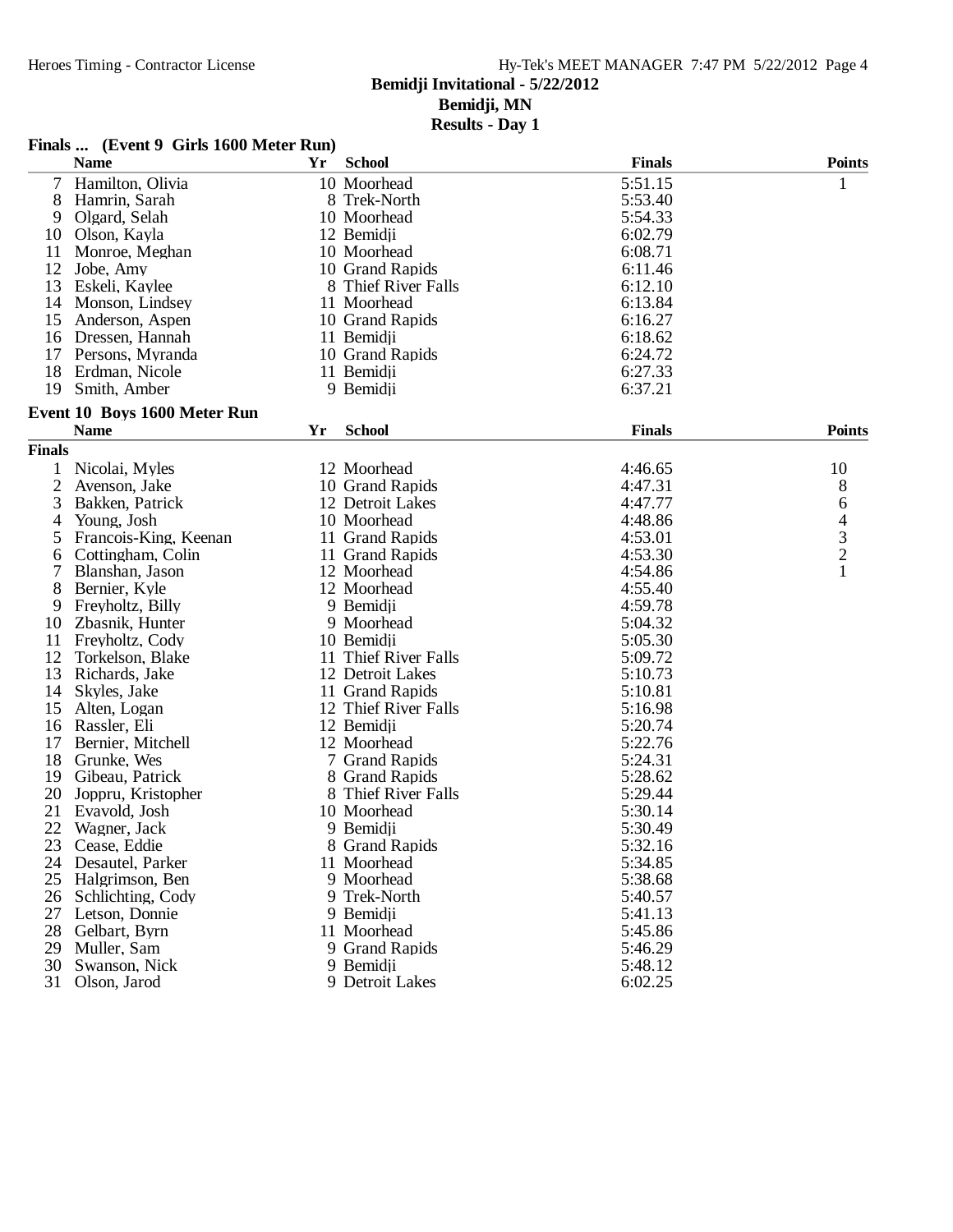## **Bemidji Invitational - 5/22/2012**

**Bemidji, MN**

**Results - Day 1**

## **Event 17 Girls 4x100 Meter Relay**

|                | <b>Team</b>                         |    | <b>Relay</b>         | <b>Finals</b> | H#                             | <b>Points</b> |
|----------------|-------------------------------------|----|----------------------|---------------|--------------------------------|---------------|
| <b>Finals</b>  |                                     |    |                      |               |                                |               |
| 1              | Moorhead                            |    |                      | 51.66         | 1                              | 10            |
| $\overline{2}$ | <b>Grand Rapids</b>                 |    |                      | 54.21         | 1                              | 8             |
| 3              | Thief River Falls                   |    |                      | 54.55         | 1                              | 6             |
| 4              | <b>Detroit Lakes</b>                |    | B                    | 54.73         |                                |               |
| 5              | <b>Grand Rapids</b>                 |    | B                    | 56.09         |                                |               |
| 6              | Moorhead                            |    | B                    | 56.37         | $\frac{2}{2}$<br>$\frac{2}{2}$ |               |
|                | <b>Grand Rapids</b>                 |    | $\mathcal{C}$        | 57.57         |                                |               |
| 8              | <b>Grand Rapids</b>                 |    | D                    | 58.09         |                                |               |
| 9              | Detroit Lakes                       |    |                      | 1:00.07       | $\mathbf{1}$                   | 4             |
| 10             | Trek-North                          |    |                      | 1:00.87       | 2                              | 3             |
|                |                                     |    |                      |               |                                |               |
|                | Event 18 Boys 4x100 Meter Relay     |    |                      |               |                                |               |
|                | <b>Team</b>                         |    | <b>Relay</b>         | <b>Finals</b> |                                | <b>Points</b> |
| <b>Finals</b>  |                                     |    |                      |               |                                |               |
|                | Moorhead                            |    |                      | 44.08         |                                | 10            |
| 2              | <b>Grand Rapids</b>                 |    |                      | 44.70         |                                | 8             |
| 3              | Thief River Falls                   |    |                      | 44.91         |                                | 6             |
|                | 4 Bemidii                           |    |                      | 45.56         |                                | 4             |
|                | <b>Event 5 Girls 400 Meter Dash</b> |    |                      |               |                                |               |
|                |                                     |    |                      |               |                                |               |
|                | <b>Name</b>                         | Yr | <b>School</b>        | <b>Finals</b> |                                | <b>Points</b> |
| <b>Finals</b>  |                                     |    |                      |               |                                |               |
|                | Olson, Katie                        |    | 9 Moorhead           | 1:02.40       |                                | 10            |
| $\overline{2}$ | Haverkamp, Veronica                 |    | 11 Detroit Lakes     | 1:06.29       |                                | 8             |
| 3              | Yurrick, Anna                       |    | 10 Grand Rapids      | 1:06.66       |                                | 6             |
| 4              | Lauer, Jaylynn                      |    | 8 Grand Rapids       | 1:07.54       |                                |               |
| 5              | Thune, Paige                        |    | 12 Thief River Falls | 1:08.12       |                                | $\frac{4}{2}$ |
| 6              | Guertin, Kaitlyn                    |    | 10 Grand Rapids      | 1:09.43       |                                |               |
|                | Benes, Ashley                       |    | 7 Grand Rapids       | 1:13.66       |                                |               |
|                | Event 6 Boys 400 Meter Dash         |    |                      |               |                                |               |
|                | <b>Name</b>                         | Yr | <b>School</b>        | <b>Finals</b> | H#                             | <b>Points</b> |
| <b>Finals</b>  |                                     |    |                      |               |                                |               |
|                |                                     |    |                      |               |                                |               |
|                | King, Travis                        |    | 12 Detroit Lakes     | 51.79         | 1                              | 10            |
| $\overline{2}$ | Lawrence, Brett                     |    | 10 Moorhead          | 51.96         | 1                              | 8             |
| 3              | Geraghty, Jacob                     |    | 12 Moorhead          | 52.81         |                                | 6             |
| 4              | Lillehaugen, Luke                   |    | 9 Moorhead           | 54.94         | $\overline{c}$                 | 4             |
|                | Thielen, Jordan                     |    | 12 Detroit Lakes     | 55.67         | $\overline{c}$                 | $\frac{3}{2}$ |
| 6              | Hawkinson, Greg                     |    | 12 Grand Rapids      | 55.89         | $\mathbf{1}$                   |               |
|                | 7 How, Levi                         |    | 9 Grand Rapids       | 56.71         | $\overline{\mathbf{c}}$        | $\mathbf{1}$  |
| 8              | Bibeau, Jason                       |    | 10 Grand Rapids      | 57.49         | 1                              |               |
| 9              | Bohm, Austin                        |    | 10 Thief River Falls | 59.17         |                                |               |
| 10             | Lerdahl, Zac                        |    | 9 Moorhead           | 1:00.92       | $\overline{c}$                 |               |
| 11             | Connolly, Aaron                     |    | 9 Grand Rapids       | 1:02.13       | $\overline{c}$                 |               |
| 12             | Gilmore, Preston                    |    | 11 Bemidji           | 1:02.40       | $\overline{c}$                 |               |
| 13             | Hendrickson, Elias                  |    | 11 Bemidii           | 1:03.48       | $\mathbf{1}$                   |               |
| 14             | Labine, Brady                       |    | 7 Detroit Lakes      | 1:04.18       | $\overline{c}$                 |               |
| 15             | Bradford, Cornell                   |    | 10 Moorhead          | 1:05.07       | $\overline{c}$                 |               |
|                | 16 Holman, Sebastian                |    | 10 Trek-North        | 1:07.89       | 1                              |               |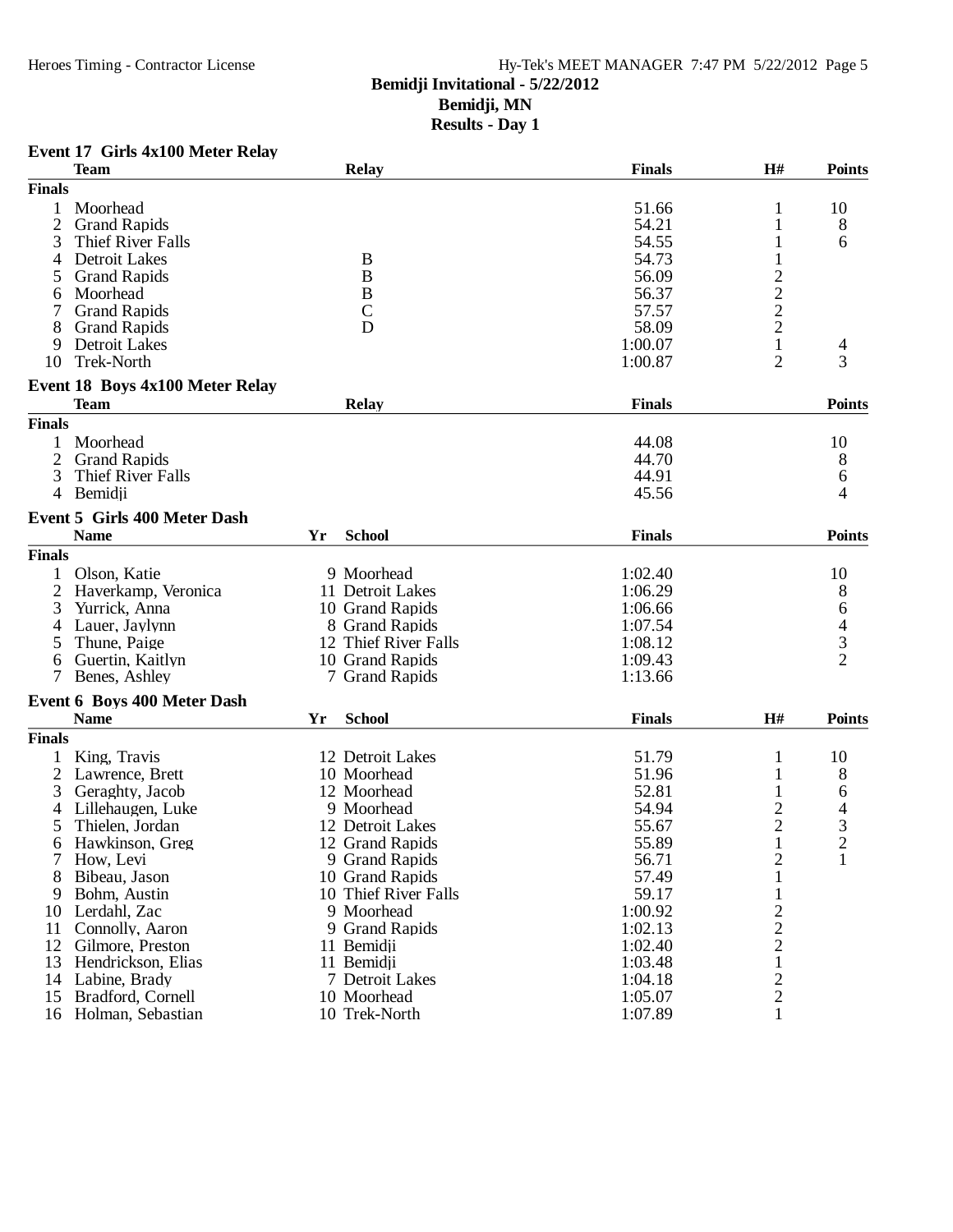**Results - Day 1**

## **Event 15 Girls 300 Meter Hurdles**

|                | <b>Name</b>                            | Yr | <b>School</b>            | <b>Finals</b> | H#                                                | <b>Points</b>                              |
|----------------|----------------------------------------|----|--------------------------|---------------|---------------------------------------------------|--------------------------------------------|
| <b>Finals</b>  |                                        |    |                          |               |                                                   |                                            |
| 1              | Biermaier, Meleah                      |    | 8 Thief River Falls      | 47.76         | 1                                                 | 10                                         |
| $\overline{2}$ | Johnson, Mallori                       |    | 9 Moorhead               | 48.78         | 1                                                 | 8                                          |
| 3              | Rosenfeldt, Katie                      |    | 12 Moorhead              | 49.18         |                                                   | 6                                          |
| 4              | Henderickson, Nicole                   |    | 9 Bemidji                | 50.28         | 1                                                 | 4                                          |
| 5              | Bergh, Olivia                          |    | 11 Moorhead              | 52.52         | $\overline{c}$                                    | 3                                          |
| 6              | Geislinger, Abbie                      |    | 10 Grand Rapids          | 53.28         | $\mathbf{1}$                                      | $\overline{2}$                             |
| 7              | Borgen, Jae                            |    | 11 Moorhead              | 53.33         | $\overline{\mathbf{c}}$                           |                                            |
| 7              | Oakes, Leanne                          |    | 11 Bemidji               | 53.33         | $\overline{c}$                                    | $\mathbf{1}$                               |
| 9              | French, Julianna                       |    | 9 Grand Rapids           | 53.38         | $\mathbf{1}$                                      |                                            |
| 10             | Dostert, Anastasia                     |    | 12 Moorhead              | 56.09         |                                                   |                                            |
| 11             | Johnson, Amber                         |    | 12 Moorhead              | 57.54         | $2222$<br>$221$                                   |                                            |
| 12             | Olson, Miranda                         |    | 11 Detroit Lakes         | 57.66         |                                                   |                                            |
| 13             | Calliguri, Kenna                       |    | 7 Grand Rapids           | 58.14         |                                                   |                                            |
| 14             | Schroeder, Emily                       |    | 12 Moorhead              | 58.46         |                                                   |                                            |
|                |                                        |    | 10 Detroit Lakes         | 58.50         |                                                   |                                            |
| 15             | Ramstad-Skoyles, Berit                 |    |                          |               |                                                   |                                            |
| 16             | Eckdahl, Destiny                       |    | 10 Trek-North            | 1:08.45       | 1                                                 |                                            |
|                | <b>Event 16 Boys 300 Meter Hurdles</b> |    |                          |               |                                                   |                                            |
|                | <b>Name</b>                            | Yr | <b>School</b>            | <b>Finals</b> | H#                                                | <b>Points</b>                              |
| <b>Finals</b>  |                                        |    |                          |               |                                                   |                                            |
| 1              | Hanson, Adam                           |    | 11 Moorhead              | 41.79         | 1                                                 | 10                                         |
| $\overline{2}$ | Bye, Erik                              |    | 12 Moorhead              | 41.82         | 1                                                 | 8                                          |
| 3              | Kuznia, Blake                          |    | 11 Thief River Falls     | 43.03         | 1                                                 | 6                                          |
| 4              | Labine, Steven                         |    | 12 Detroit Lakes         | 43.55         |                                                   | 4                                          |
| 5              | Holecek, Steven                        |    | 9 Thief River Falls      | 45.58         | 1                                                 |                                            |
| 6              | Letson, Jake                           |    | 11 Bemidji               | 45.73         | $\overline{c}$                                    | $\frac{3}{2}$                              |
| 7              | Gast, Lucas                            |    | 9 Bemidji                | 46.33         | $\mathbf{1}$                                      | $\mathbf{1}$                               |
| 8              | Lewis, Cole                            |    | 11 Grand Rapids          | 47.27         | $\mathbf 1$                                       |                                            |
| 9              | Jackson, Parker                        |    | 9 Detroit Lakes          | 48.57         | 1                                                 |                                            |
|                |                                        |    |                          |               |                                                   |                                            |
| 10             | Schmaltz, Brandon                      |    | 11 Moorhead              | 50.61         |                                                   |                                            |
| 11             | VanOffelen, Ethan                      |    | 11 Detroit Lakes         | 51.29         |                                                   |                                            |
| 12             | Connolly, Aaron                        |    | 9 Grand Rapids           | 51.60         |                                                   |                                            |
| 13             | Kitzman, Noah                          |    | 11 Detroit Lakes         | 54.83         | $\begin{array}{c}\n2 \\ 2 \\ 2 \\ 2\n\end{array}$ |                                            |
| 14             | Meehleib, Tyler                        |    | 11 Moorhead              | 57.13         |                                                   |                                            |
|                | <b>Event 7 Girls 800 Meter Run</b>     |    |                          |               |                                                   |                                            |
|                | <b>Name</b>                            | Yr | <b>School</b>            | <b>Finals</b> |                                                   | <b>Points</b>                              |
| <b>Finals</b>  |                                        |    |                          |               |                                                   |                                            |
|                | Truedson, Jenna                        |    | 9 Bemidji                | 2:15.00       |                                                   | 10                                         |
| 2              |                                        |    | 11 Moorhead              | 2:18.40       |                                                   | 8                                          |
| 3              | Janssen, Taylor<br>Allen, Megan        |    | 10 Grand Rapids          | 2:19.38       |                                                   |                                            |
| 4              |                                        |    |                          | 2:23.60       |                                                   | 6                                          |
|                | Serratore, Megan                       |    | 9 Bemidji<br>10 Moorhead |               |                                                   | $\begin{array}{c} 4 \\ 3 \\ 2 \end{array}$ |
| 5              | Selberg, Avery                         |    |                          | 2:24.39       |                                                   |                                            |
| 6              | Baker, Erin                            |    | 10 Grand Rapids          | 2:24.57       |                                                   |                                            |
|                | Kelly, Mackenzie                       |    | 9 Moorhead               | 2:25.33       |                                                   |                                            |
| 8              | Randklev, Mackenzie                    |    | 12 Moorhead              | 2:26.10       |                                                   |                                            |
| 9              | Peart, Maddi                           |    | 8 Grand Rapids           | 2:29.65       |                                                   |                                            |
| 10             | Viren, Solveig                         |    | 10 Grand Rapids          | 2:29.67       |                                                   |                                            |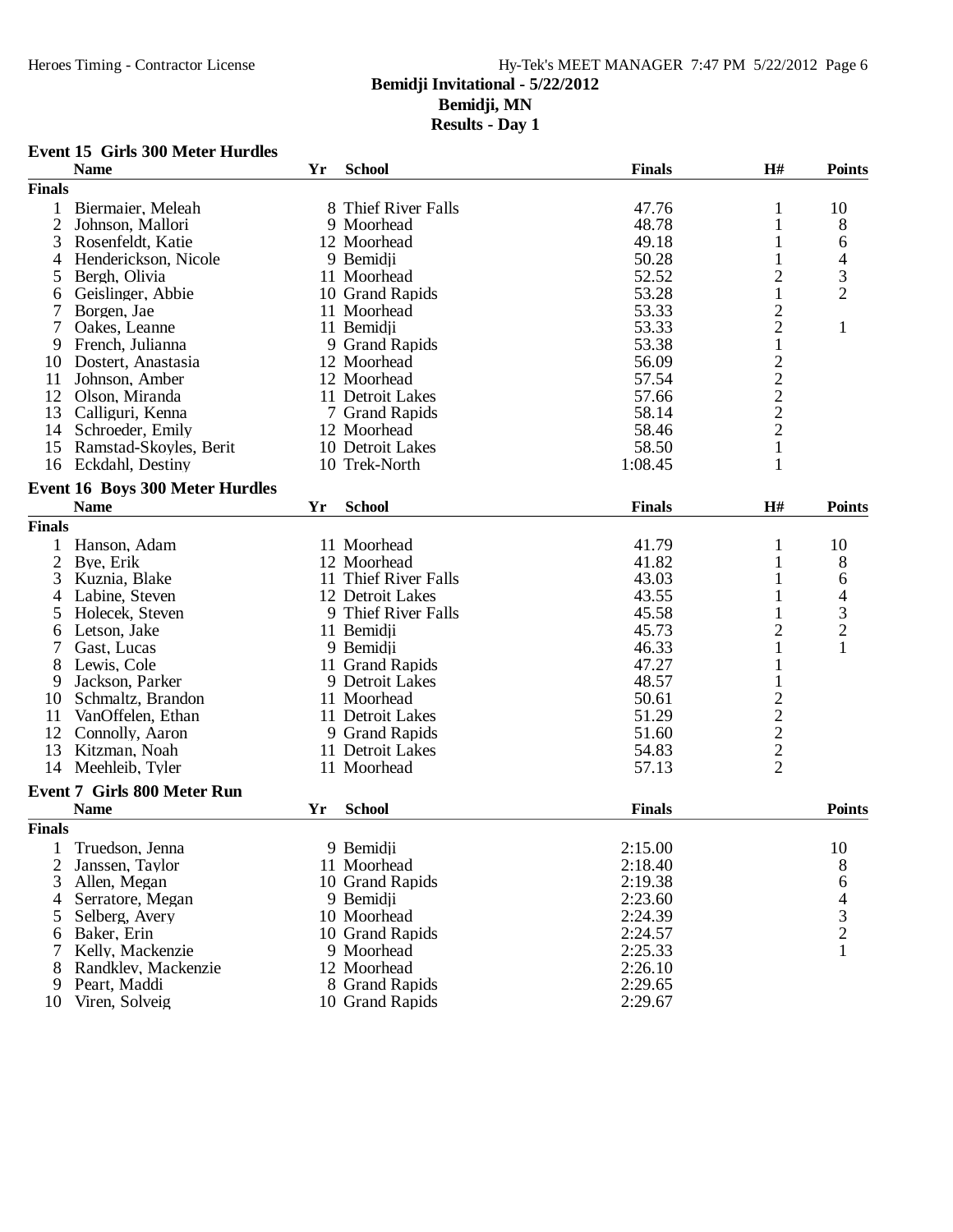## Hy-Tek's MEET MANAGER 7:47 PM 5/22/2012 Page 7

## **Bemidji Invitational - 5/22/2012**

**Bemidji, MN**

|                | Finals  (Event 7 Girls 800 Meter Run) |    |                      |               |                         |                |
|----------------|---------------------------------------|----|----------------------|---------------|-------------------------|----------------|
|                | <b>Name</b>                           | Yr | <b>School</b>        | <b>Finals</b> |                         | <b>Points</b>  |
| 11             | Taylor, Alita                         |    | 12 Moorhead          | 2:33.38       |                         |                |
| 12             | Wood, Ashley                          |    | 12 Moorhead          | 2:35.55       |                         |                |
| 13             | Ostlie, Megan                         |    | 10 Detroit Lakes     | 2:35.85       |                         |                |
| 14             | Gronhovd, Danielle                    |    | 11 Bemidji           | 2:36.34       |                         |                |
| 15             | Brokl, Emma                           |    | 11 Bemidji           | 2:36.59       |                         |                |
| 16             | Holzgrove, Anne                       |    | 10 Detroit Lakes     | 2:38.77       |                         |                |
| 17             | Foltz, Mackenzie                      |    | 10 Detroit Lakes     | 2:39.41       |                         |                |
| 18             | Truedson, Kim                         |    | 12 Bemidji           | 2:41.55       |                         |                |
| 19             | Guzek, Lindsey                        |    | 12 Thief River Falls | 2:42.95       |                         |                |
| 20             | Blonigan, Paige                       |    | 9 Detroit Lakes      | 2:45.04       |                         |                |
| 21             | O-Connell, Taylor                     |    | 9 Moorhead           | 2:45.88       |                         |                |
| 22             | Athmann, Tracy                        |    | 9 Moorhead           | 2:51.72       |                         |                |
| 23             | Amoles, Lizsett                       |    | 10 Moorhead          | 3:04.69       |                         |                |
|                |                                       |    |                      |               |                         |                |
|                | <b>Event 8 Boys 800 Meter Run</b>     |    |                      |               |                         |                |
|                | <b>Name</b>                           | Yr | <b>School</b>        | <b>Finals</b> |                         | <b>Points</b>  |
| <b>Finals</b>  |                                       |    |                      |               |                         |                |
|                | Ellingson, Glen                       |    | 12 Moorhead          | 1:59.63       |                         | 10             |
| $\overline{2}$ | Hendrickson, Elias                    |    | 11 Bemidji           | 1:59.88       |                         | 8              |
| 3              | Hulsebus, Scott                       |    | 12 Bemidji           | 2:00.68       |                         | 6              |
| 4              | Lillehaugen, Matthew                  |    | 11 Moorhead          | 2:02.77       |                         | 4              |
| 5              | Breeze, Matt                          |    | 10 Bemidji           | 2:03.50       |                         | 3              |
| 6              | Nelson, Gunnar                        |    | 10 Bemidii           | 2:04.04       |                         |                |
| 7              | Olson, Ezra                           |    | 11 Moorhead          | 2:05.76       |                         | $\overline{2}$ |
| 8              | Roach, Gabe                           |    | 11 Moorhead          | 2:05.88       |                         |                |
| 9              | Gubbels, Nick                         |    | 11 Bemidji           | 2:06.37       |                         |                |
| 10             | Jenni, Jarrett                        |    | 11 Moorhead          | 2:06.53       |                         |                |
| 11             | Neubeck, Seth                         |    | 10 Bemidji           | 2:09.41       |                         |                |
| 12             | Avenson, Jake                         |    | 10 Grand Rapids      | 2:11.34       |                         | 1              |
| 13             | Lillehaugen, Luke                     |    | 9 Moorhead           | 2:13.11       |                         |                |
| 14             | McGuire, Daniel                       |    | 12 Grand Rapids      | 2:15.50       |                         |                |
| 15             | Freyholtz, Cody                       |    | 10 Bemidji           | 2:18.11       |                         |                |
| 16             | Harder, Hans                          |    | 11 Thief River Falls | 2:18.30       |                         |                |
| 17             | Johnson, Logan                        |    | 12 Thief River Falls | 2:18.34       |                         |                |
| 18             | Peterson, Ethan                       |    | 12 Thief River Falls | 2:18.40       |                         |                |
| 19             | Washburn, Kurtis                      |    | 12 Grand Rapids      | 2:19.98       |                         |                |
| 20             | Jacobson, Parker                      |    | 12 Moorhead          | 2:20.04       |                         |                |
| 21             | Freyholtz, Billy                      |    | 9 Bemidji            | 2:22.22       |                         |                |
|                | 22 Joppru, Kristopher                 |    | 8 Thief River Falls  | 2:29.30       |                         |                |
|                | <b>Event 3 Girls 200 Meter Dash</b>   |    |                      |               |                         |                |
|                | <b>Name</b>                           | Yr | <b>School</b>        | <b>Finals</b> | H#                      | <b>Points</b>  |
| <b>Finals</b>  |                                       |    |                      |               |                         |                |
| 1              | (Maea) Wall, Ellen                    |    |                      | 26.71         |                         |                |
|                |                                       |    | 9 Bemidii            |               | 1                       | 10             |
| 2              | Norlin, Shelby                        |    | 10 Thief River Falls | 28.12         | 1                       | 8              |
| 3              | Nelson, Cassidy                       |    | 9 Moorhead           | 28.35         |                         | 6              |
| 4              | Falldorf, Emily                       |    | 8 Bemidji            | 29.30         | $\overline{\mathbf{c}}$ |                |
| 5              | Lee, Courtney                         |    | 9 Thief River Falls  | 29.71         | $\overline{c}$          | 3              |
| 6              | Ross, Haley                           |    | 11 Grand Rapids      | 29.76         | 1                       | 2              |
|                | Olson, Kaitlyn                        |    | 11 Grand Rapids      | 29.88         | 1                       | 1              |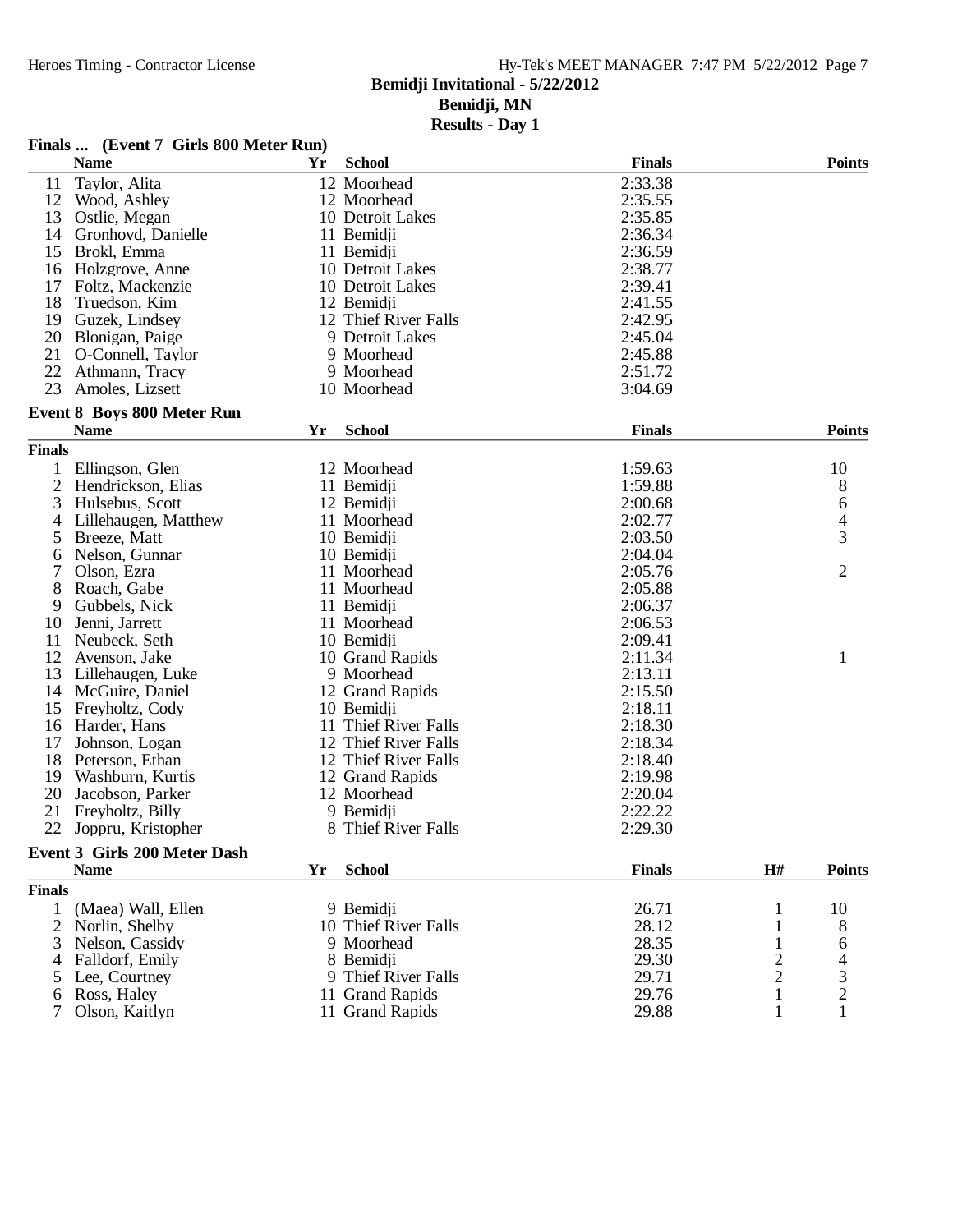**Results - Day 1**

## **Finals ... (Event 3 Girls 200 Meter Dash)**

|                | <b>Name</b>                        | Yr | <b>School</b>        | <b>Finals</b> | $\mathbf{H}$ #                                       | <b>Points</b>  |
|----------------|------------------------------------|----|----------------------|---------------|------------------------------------------------------|----------------|
| 8              | Prochazka, Tess                    |    | 9 Grand Rapids       | 30.39         | 1                                                    |                |
| 9              | Brewster, Madie                    |    | 9 Grand Rapids       | 30.42         | $\mathbf{1}$                                         |                |
| 10             | Wheeler, Cassidy                   |    | 8 Thief River Falls  | 30.44         | 3                                                    |                |
| 11             | Fuglestad, Emily                   |    | 12 Moorhead          | 30.95         |                                                      |                |
| 12             | Chadwick, Maura                    |    | 9 Bemidji            | 31.18         | $\frac{2}{3}$                                        |                |
| 13             | Haag, Emma                         |    | 7 Grand Rapids       | 31.22         |                                                      |                |
| 14             | Mann, Emily                        |    | 7 Grand Rapids       | 31.48         | 4                                                    |                |
| 15             | Jaeger, Aubree                     |    | 8 Grand Rapids       | 31.69         |                                                      |                |
| 16             | Dulong, Megan                      |    | 7 Grand Rapids       | 31.75         | $\begin{array}{c} 3 \\ 3 \\ 2 \\ 3 \\ 1 \end{array}$ |                |
| 17             | Leaf, Krista                       |    | 9 Detroit Lakes      | 31.87         |                                                      |                |
| 18             | Benes, Ashley                      |    | 7 Grand Rapids       | 31.97         |                                                      |                |
| 19             | Badurek, Veronica                  |    | 9 Detroit Lakes      | 32.03         |                                                      |                |
| 20             | Hodgson, Hannah                    |    | 10 Grand Rapids      | 32.33         | $\overline{c}$                                       |                |
| 20             | Drobnick, Mary-kate                |    | 8 Grand Rapids       | 32.33         | $\overline{4}$                                       |                |
| 22             | Jordi, Monique                     |    | 10 Bemidji           | 32.35         | $\overline{\mathcal{L}}$                             |                |
| 23             | Eckdahl, Rebecca                   |    | 9 Trek-North         | 32.98         |                                                      |                |
| 24             | Grimsley, Johanna                  |    | 12 Detroit Lakes     | 33.28         |                                                      |                |
| 25             | Hedin, Dayle                       |    | 9 Grand Rapids       | 33.30         |                                                      |                |
| 26             | Alfaro, Lydia                      |    | 9 Moorhead           | 34.22         | $\begin{array}{c} 3 \\ 2 \\ 2 \end{array}$           |                |
| 27             | Schiller, Maddie                   |    | 10 Detroit Lakes     | 34.44         | $\overline{3}$                                       |                |
|                | <b>Event 4 Boys 200 Meter Dash</b> |    |                      |               |                                                      |                |
|                | <b>Name</b>                        | Yr | <b>School</b>        | <b>Finals</b> | H#                                                   | <b>Points</b>  |
|                |                                    |    |                      |               |                                                      |                |
| <b>Finals</b>  |                                    |    |                      |               |                                                      |                |
| 1              | Anderson, Brady                    |    | 10 Moorhead          | 23.20         | 1                                                    | 10             |
| $\overline{2}$ | Hutton, Ryan                       |    | 12 Thief River Falls | 23.33         | 1                                                    | 8              |
| 3              | Koerbitz, Nick                     |    | 12 Grand Rapids      | 24.07         | 1                                                    | 6              |
| 4              | Harris, Joe                        |    | 11 Grand Rapids      | 24.34         | $\overline{c}$                                       | 4              |
| 5              | King, Travis                       |    | 12 Detroit Lakes     | 24.40         | $\overline{c}$                                       | 3              |
| 6              | Wall, Seth                         |    | 11 Bemidji           | 24.62         | $\mathbf{1}$                                         | $\overline{c}$ |
| 7              | Margo, Abe                         |    | 11 Grand Rapids      | 24.96         | 4                                                    | $\mathbf{1}$   |
| 8              | Kazmierczak, Jordan                |    | 12 Thief River Falls | 25.14         | $\overline{c}$                                       |                |
| 9              | Bibeau, Jason                      |    | 10 Grand Rapids      | 25.16         | $\mathbf{1}$                                         |                |
| 10             | Hawkinson, Greg                    |    | 12 Grand Rapids      | 25.20         | $\begin{array}{c} 2 \\ 2 \\ 4 \end{array}$           |                |
| 11             | Gotta, Drew                        |    | 10 Moorhead          | 25.41         |                                                      |                |
| 12             | Phillips, Tanner                   |    | 10 Bemidji           | 25.47         |                                                      |                |
| 13             | Burt, John                         |    | 12 Grand Rapids      | 25.50         | $\mathbf{1}$                                         |                |
| 14             | Johnson, Merrick                   |    | 10 Moorhead          | 25.52         | $\frac{5}{2}$                                        |                |
| 15             | Okeson, Michael                    |    | 11 Detroit Lakes     | 25.61         |                                                      |                |
| 16             | Thielen, Jordan                    |    | 12 Detroit Lakes     | 25.76         |                                                      |                |
| 17             | Schmaltz, Brandon                  |    | 11 Moorhead          | 25.78         | $\frac{2}{3}$                                        |                |
| 18             | Belich, Travis                     |    | 11 Grand Rapids      | 25.80         |                                                      |                |
| 19             | Schmitt, Jacob                     |    | 12 Bemidji           | 25.95         | $\frac{5}{1}$                                        |                |
| 20             | Hatfield, Logan                    |    | 8 Bemidii            | 26.06         |                                                      |                |
| 21             | Belich, Torey                      |    | 11 Grand Rapids      | 26.22         | 3                                                    |                |
| 22             | Edwards, Cody                      |    | 10 Detroit Lakes     | 26.23         | $\mathbf{1}$                                         |                |
| 23             | Lewis, Cole                        |    | 11 Grand Rapids      | 26.46         | $\frac{3}{5}$<br>$\frac{2}{4}$                       |                |
| 24             | How, Levi                          |    | 9 Grand Rapids       | 26.52         |                                                      |                |
| 25             | Kroening, Tyler                    |    | 11 Bemidji           | 26.66         |                                                      |                |
| 26             | Steever, Henry                     |    | 9 Bemidji            | 27.22         |                                                      |                |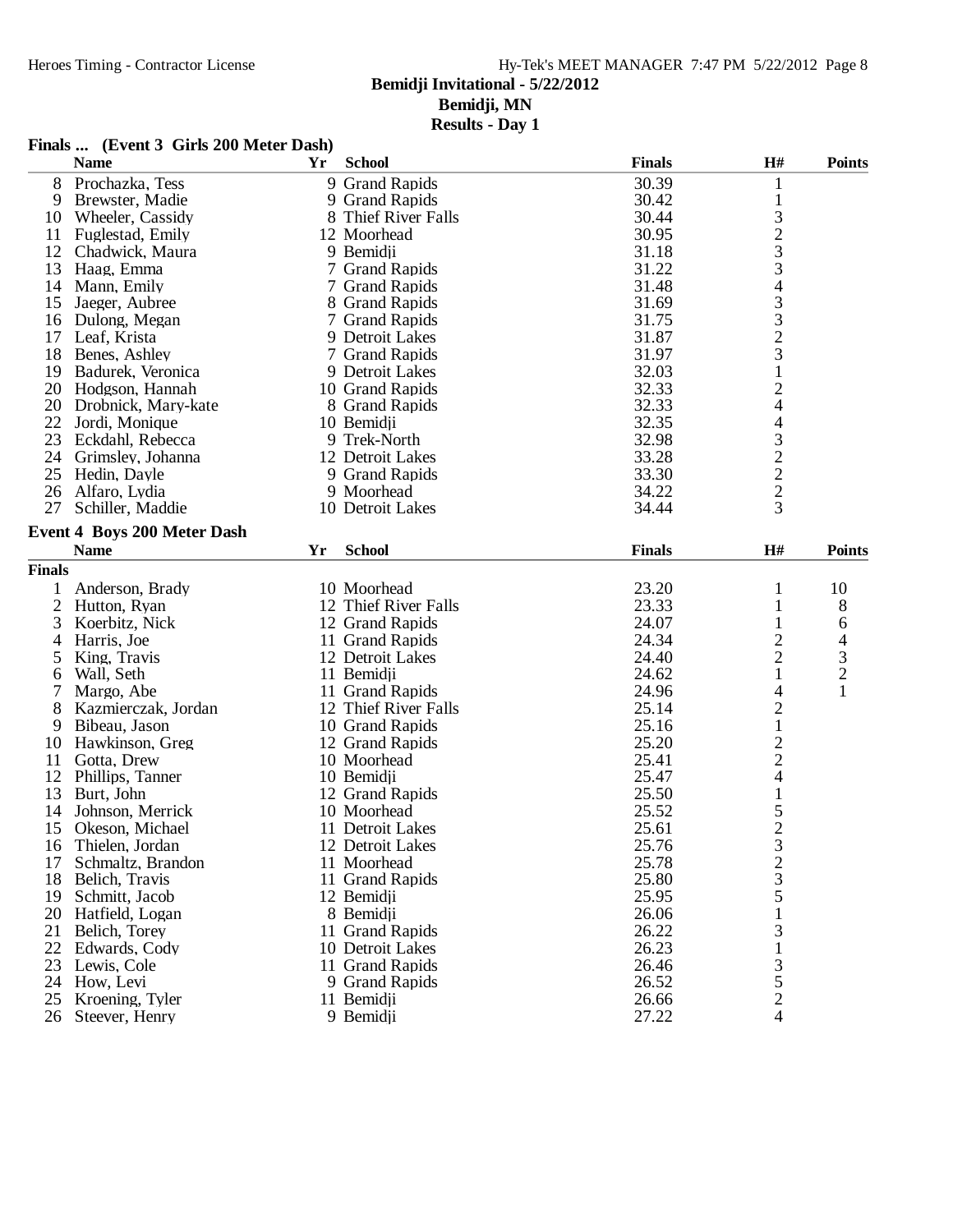| Finals  (Event 4 Boys 200 Meter Dash) |  |  |  |  |  |
|---------------------------------------|--|--|--|--|--|
|---------------------------------------|--|--|--|--|--|

|                | <b>Name</b>                          | Yr | <b>School</b>        | <b>Finals</b> | H#                                              | <b>Points</b>            |
|----------------|--------------------------------------|----|----------------------|---------------|-------------------------------------------------|--------------------------|
| 27             | Rogers, Josh                         |    | 11 Bemidii           | 27.76         | 5                                               |                          |
| 28             | Bohm, Austin                         |    | 10 Thief River Falls | 27.81         | 4                                               |                          |
| 29             | Brown, Tyshaun                       |    | 10 Thief River Falls | 27.94         | 4                                               |                          |
| 30             | LaValle, Tyler                       |    | 10 Grand Rapids      | 28.00         | 4                                               |                          |
| 31             | VanOffelen, Ethan                    |    | 11 Detroit Lakes     | 28.07         |                                                 |                          |
| 32             | Teff, Sam                            |    | 9 Grand Rapids       | 28.20         | $\begin{array}{c} 3 \\ 5 \\ 3 \\ 3 \end{array}$ |                          |
| 33             | Hendrickson, Elias                   |    | 11 Bemidji           | 28.22         |                                                 |                          |
| 34             | Lam, Michael                         |    | 11 Thief River Falls | 28.49         |                                                 |                          |
| 35             | Kitzman, Noah                        |    | 11 Detroit Lakes     | 28.81         | $\overline{\mathcal{L}}$                        |                          |
| 36             | Van Reese Jasso, Alek                |    | 9 Grand Rapids       | 34.19         |                                                 |                          |
| 37             | Halvorson, Joshua                    |    | 11 Thief River Falls | 34.95         |                                                 |                          |
|                | 38 Erdman, Austin                    |    | 9 Grand Rapids       | 35.32         | $\frac{5}{3}$                                   |                          |
|                | <b>Event 11 Girls 3200 Meter Run</b> |    |                      |               |                                                 |                          |
|                | <b>Name</b>                          | Yr | <b>School</b>        | <b>Finals</b> |                                                 | <b>Points</b>            |
| <b>Finals</b>  |                                      |    |                      |               |                                                 |                          |
|                | Ueland, Hailee                       |    | 10 Thief River Falls | 12:31.16      |                                                 | 10                       |
| $\overline{2}$ | Larson, Katie                        |    | 11 Detroit Lakes     | 12:32.59      |                                                 | 8                        |
| 3              | Filipiak, Faith                      |    | 11 Grand Rapids      | 12:33.60      |                                                 | 6                        |
| 4              | Holgate, Breana                      |    | 12 Grand Rapids      | 12:55.48      |                                                 | $\overline{\mathcal{A}}$ |
| 5              | Jones, Emily                         |    | 12 Thief River Falls | 14:29.81      |                                                 | 3                        |
|                |                                      |    |                      |               |                                                 |                          |
|                | Event 12 Boys 3200 Meter Run         |    |                      |               |                                                 |                          |
|                | <b>Name</b>                          | Yr | <b>School</b>        | <b>Finals</b> |                                                 | <b>Points</b>            |
| <b>Finals</b>  |                                      |    |                      |               |                                                 |                          |
|                | Foltz, Zach                          |    | 10 Detroit Lakes     | 10:49.47      |                                                 | 10                       |
| 2              | Benson, Sam                          |    | 11 Moorhead          | 10:55.54      |                                                 | 8                        |
| 3              | Pahlen, Cody                         |    | 11 Thief River Falls | 10:59.74      |                                                 | 6                        |
| 4              | Gibeau, Patrick                      |    | 8 Grand Rapids       | 12:37.87      |                                                 | $\overline{\mathcal{L}}$ |
| 5              | Gibeau, Sam                          |    | 11 Grand Rapids      | 14:56.07      |                                                 | 3                        |
|                | Event 21 Girls 4x400 Meter Relay     |    |                      |               |                                                 |                          |
|                | <b>Team</b>                          |    | <b>Relay</b>         | <b>Finals</b> | H#                                              | <b>Points</b>            |
| <b>Finals</b>  |                                      |    |                      |               |                                                 |                          |
|                | Moorhead                             |    |                      | 4:06.65       | 1                                               | 10                       |
| $\overline{2}$ | Bemidji                              |    |                      | 4:09.71       | 1                                               | 8                        |
| 3              |                                      |    | B                    | 4:10.87       |                                                 |                          |
|                | Bemidji                              |    |                      | 4:10.92       | 1                                               |                          |
| 4              | <b>Grand Rapids</b>                  |    |                      |               |                                                 | 6                        |
| 5              | <b>Grand Rapids</b>                  |    | B                    | 4:17.68       |                                                 |                          |
| 6              | Moorhead                             |    | $\bf{B}$             | 4:27.34       | 2                                               |                          |
|                | <b>Thief River Falls</b>             |    |                      | 4:31.92       | $\mathbf{1}$                                    | $\overline{4}$           |
|                | Detroit Lakes                        |    |                      | 4:33.38       | 1                                               | 3                        |
| 9              | Moorhead                             |    | $\mathbf C$          | 4:34.52       |                                                 |                          |
| 10             | Moorhead                             |    | D                    | 4:37.93       | $\frac{2}{2}$                                   |                          |
| 11             | Moorhead                             |    | E                    | 4:52.90       |                                                 |                          |
|                | Event 22 Boys 4x400 Meter Relay      |    |                      |               |                                                 |                          |
|                | <b>Team</b>                          |    | <b>Relay</b>         | <b>Finals</b> |                                                 | <b>Points</b>            |
| <b>Finals</b>  |                                      |    |                      |               |                                                 |                          |
|                | Bemidji                              |    |                      | 3:30.45       |                                                 | 10                       |
| $\overline{2}$ | Moorhead                             |    |                      | 3:33.07       |                                                 | 8                        |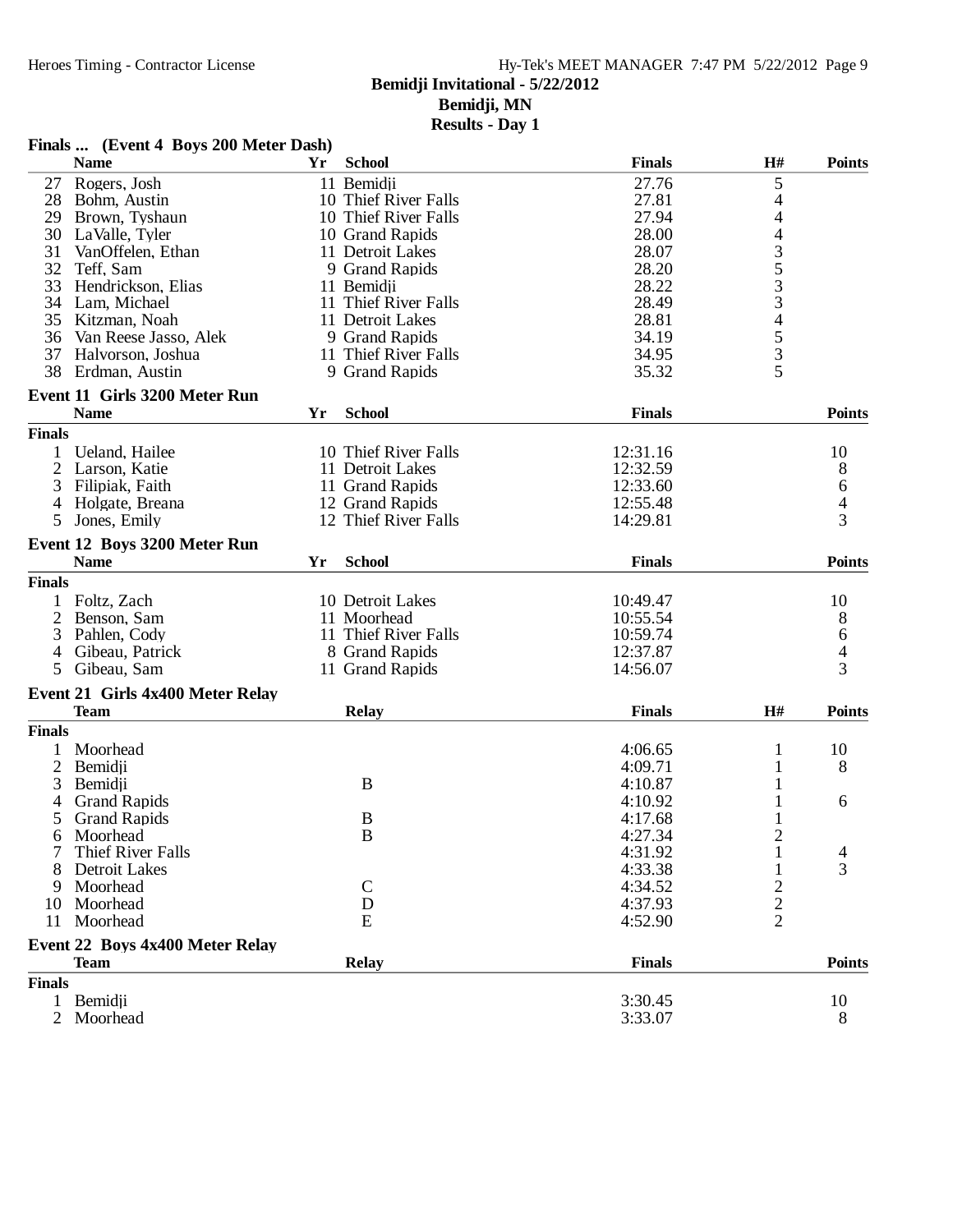## Hy-Tek's MEET MANAGER 7:47 PM 5/22/2012 Page 10

**Bemidji Invitational - 5/22/2012**

**Bemidji, MN**

|                | Finals  (Event 22 Boys 4x400 Meter Relay) |    |                      |               |               |
|----------------|-------------------------------------------|----|----------------------|---------------|---------------|
|                | <b>Team</b>                               |    | <b>Relay</b>         | <b>Finals</b> | <b>Points</b> |
| 3              | Moorhead                                  |    | $\, {\bf B}$         | 3:37.40       |               |
| 4              | Bemidji                                   |    | $\, {\bf B}$         | 3:43.88       |               |
| 5              | Moorhead                                  |    | $\overline{C}$       | 3:49.76       |               |
| 6              | Thief River Falls                         |    |                      | 3:58.28       | 6             |
| 7              | Bemidji                                   |    | $\mathcal{C}$        | 3:58.79       |               |
| 8              | Moorhead                                  |    | D                    | 3:59.61       |               |
| 9              | Moorhead                                  |    | E                    | 4:24.05       |               |
|                | Event 25 Girls High Jump                  |    |                      |               |               |
|                | <b>Name</b>                               | Yr | <b>School</b>        | <b>Finals</b> | <b>Points</b> |
| <b>Finals</b>  |                                           |    |                      |               |               |
| 1              | Illikainen, Molly                         |    | 12 Grand Rapids      | 5-02.00       | 10            |
|                |                                           |    |                      |               |               |
| $\overline{2}$ | Berg, Allison                             |    | 9 Detroit Lakes      | 5-00.00       | 8532          |
| 3              | Lindquist, Megan                          |    | 11 Detroit Lakes     | $4 - 10.00$   |               |
| 3              | Carlsrud, Teagan                          |    | 9 Moorhead           | $4 - 10.00$   |               |
| 5              | Yaggie, Brooke                            |    | 10 Thief River Falls | $4 - 10.00$   |               |
| 6              | Mattson, Sidney                           |    | 9 Grand Rapids       | 4-08.00       |               |
| 7              | Falldorf, Emily                           |    | 8 Bemidji            | 4-08.00       | $\mathbf{1}$  |
| 8              | Chadwick, Maura                           |    | 9 Bemidji            | 4-08.00       |               |
| 9              | Krsnak, Alexandra                         |    | 10 Moorhead          | 4-06.00       |               |
| 9              | Holzgrove, Anne                           |    | 10 Detroit Lakes     | 4-06.00       |               |
| 9              | Hakk, Rebekah                             |    | 10 Moorhead          | $4 - 06.00$   |               |
| 9              | Yanez-Rich, Victoria                      |    | 10 Moorhead          | 4-06.00       |               |
| 9              | Brady, Hannah                             |    | 10 Detroit Lakes     | 4-06.00       |               |
| 14             | Halbakken, Sarah                          |    | 9 Detroit Lakes      | 4-04.00       |               |
| 14             | Ostlie, Megan                             |    | 10 Detroit Lakes     | 4-04.00       |               |
| 14             | Payne, Emily                              |    | 11 Detroit Lakes     | 4-04.00       |               |
| 14             | Wheeler, Cassidy                          |    | 8 Thief River Falls  | 4-04.00       |               |
| 18             | Oakes, Leanne                             |    | 11 Bemidji           | 4-02.00       |               |
| 19             | Ramstad-Skoyles, Berit                    |    | 10 Detroit Lakes     | $4 - 00.00$   |               |
| 19             | Olson, Miranda                            |    | 11 Detroit Lakes     | $4 - 00.00$   |               |
| 19             | Foltz, Mackenzie                          |    | 10 Detroit Lakes     | 4-00.00       |               |
|                | <b>Event 26 Boys High Jump</b>            |    |                      |               |               |
|                | <b>Name</b>                               | Yr | <b>School</b>        | <b>Finals</b> | <b>Points</b> |
| <b>Finals</b>  |                                           |    |                      |               |               |
|                | Wright, Gabriel                           |    | 12 Moorhead          | 6-03.00       | 10            |
| $\overline{2}$ | Declusin, Zac                             |    | 12 Bemidji           | 5-10.00       | 8             |
| 3              | Spoden, Michael                           |    | 12 Grand Rapids      | $5 - 10.00$   | 6             |
| 4              | Carlson, Tony                             |    | 12 Detroit Lakes     | 5-08.00       | 4             |
| 5              | Leslie, Micah                             |    | 12 Grand Rapids      | 5-08.00       | 2.50          |
| 5              | Thielen, Jordan                           |    | 12 Detroit Lakes     | 5-04.00       | 2.50          |
| 6              | Rodenberg, Sam                            |    | 10 Grand Rapids      | 5-04.00       |               |
| 6              | Phillips, Tanner                          |    | 10 Bemidji           | 5-04.00       | 1             |
|                | Illikainen, Alex                          |    | 9 Grand Rapids       | 5-04.00       |               |
| 8              |                                           |    | 10 Moorhead          |               |               |
| 8              | Anderson, Brady                           |    |                      | 5-04.00       |               |
| 8              | Swedberg, Jacob                           |    | 12 Moorhead          | 5-04.00       |               |
| 8              | Smokrovich, Sam                           |    | 10 Grand Rapids      | 5-04.00       |               |
| 13             | Anderson, AJ                              |    | 9 Bemidji            | 5-02.00       |               |
| 13             | Meehleib, Tyler                           |    | 11 Moorhead          | 5-02.00       |               |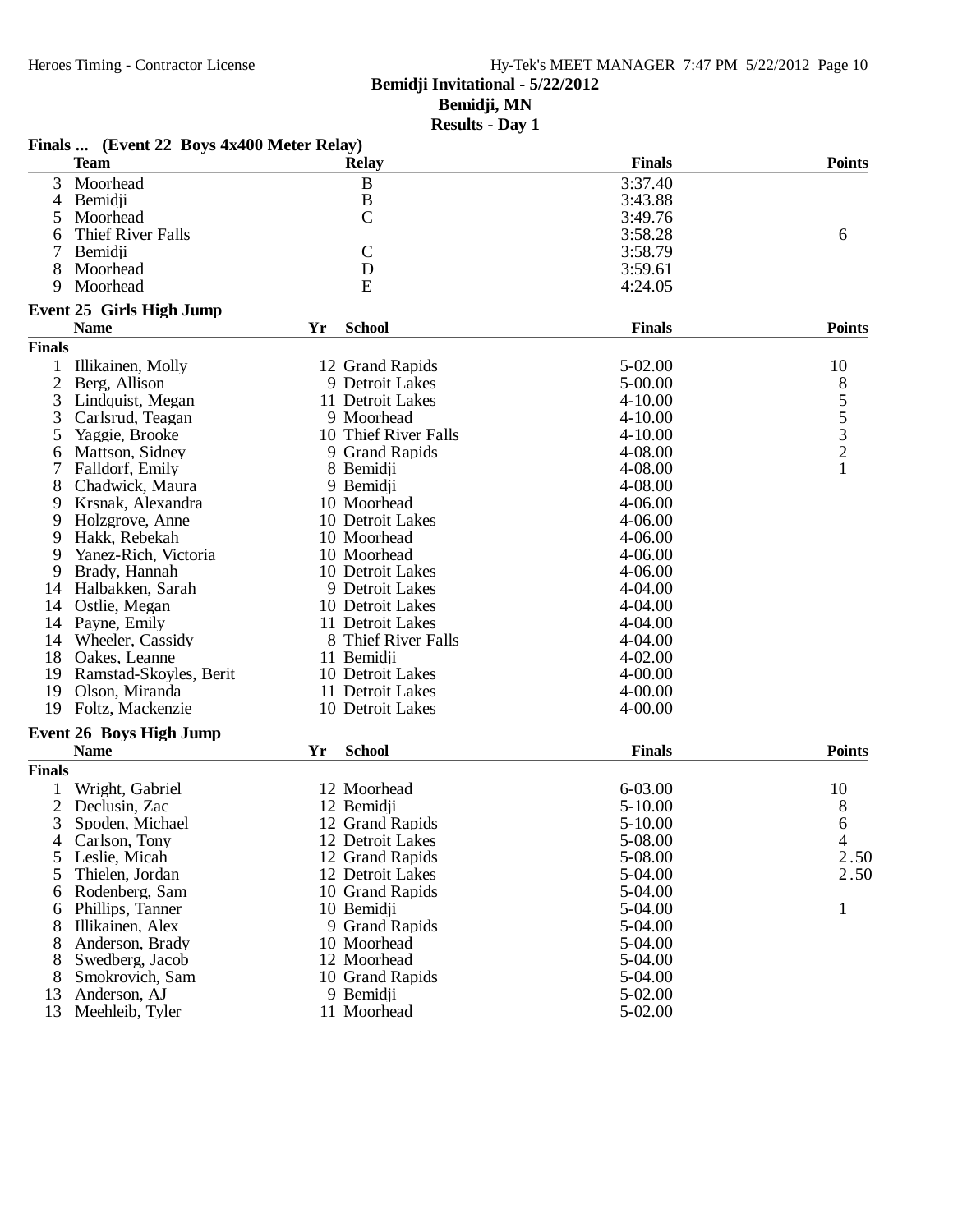## Heroes Timing - Contractor License Hy-Tek's MEET MANAGER 7:47 PM 5/22/2012 Page 11 **Bemidji Invitational - 5/22/2012**

**Bemidji, MN**

| Finals  (Event 26 Boys High Jump)  |    |                      |               |                |
|------------------------------------|----|----------------------|---------------|----------------|
| <b>Name</b>                        | Yr | <b>School</b>        | <b>Finals</b> | <b>Points</b>  |
| Olson, Jarod<br>13                 |    | 9 Detroit Lakes      | 5-02.00       |                |
| Koerbitz, Nick<br>13               |    | 12 Grand Rapids      | 5-02.00       |                |
| 17<br>Jackson, Parker              |    | 9 Detroit Lakes      | 5-00.00       |                |
| 17<br>King, Travis                 |    | 12 Detroit Lakes     | 5-00.00       |                |
| 17<br>Dickinson, Clayton           |    | 9 Bemidji            | 5-00.00       |                |
| 17<br>Wiberg, Austin               |    | 12 Grand Rapids      | 5-00.00       |                |
| LaValle, Tyler                     |    | 10 Grand Rapids      | <b>NH</b>     |                |
| Joppru, Kristopher                 |    | 8 Thief River Falls  | <b>NH</b>     |                |
| Labine, Steven                     |    | 12 Detroit Lakes     | NH            |                |
| Lam, Michael<br>$---$              |    | 11 Thief River Falls | <b>NH</b>     |                |
| <b>Event 27 Girls Pole Vault</b>   |    |                      |               |                |
| <b>Name</b>                        | Yr | <b>School</b>        | <b>Finals</b> | <b>Points</b>  |
| <b>Finals</b>                      |    |                      |               |                |
| $\mathbf 1$<br>Peterson, Amber     |    | 11 Bemidji           | 9-08.00       | 10             |
| $\overline{c}$<br>Petersen, Karley |    | 12 Grand Rapids      | 8-04.00       | 8              |
| 3<br>Fuglestad, Emily              |    | 12 Moorhead          | $7 - 10.00$   | 6              |
| 4<br>Johnson, Kendall              |    | 9 Moorhead           | 7-04.00       | $\overline{4}$ |
| 5<br>Baker, Andie                  |    | 12 Grand Rapids      | 7-04.00       | 3              |
| Major, Andrea<br>6                 |    | 12 Grand Rapids      | $6 - 10.00$   | 1.50           |
| Childs, Sarah<br>6                 |    | 9 Grand Rapids       | $6 - 10.00$   |                |
| Schanz, Jade<br>6                  |    | 9 Moorhead           | $6 - 10.00$   | 1.50           |
| 9<br>Crawford, Katie               |    | 9 Detroit Lakes      | 6-04.00       |                |
| 9<br>Eskeli, Kaylee                |    | 8 Thief River Falls  | $6 - 04.00$   |                |
| Keute, Maddie<br>---               |    | 9 Grand Rapids       | <b>NH</b>     |                |
| <b>Event 28 Boys Pole Vault</b>    |    |                      |               |                |
| <b>Name</b>                        | Yr | <b>School</b>        | <b>Finals</b> | <b>Points</b>  |
| <b>Finals</b>                      |    |                      |               |                |
| 1<br>Rogness, Ryan                 |    | 11 Moorhead          | 12-00.00      | 10             |
| $\overline{2}$<br>Jacobson, Parker |    | 12 Moorhead          | 12-00.00      | 8              |
| 3<br>Steffes, Andrew               |    | 10 Bemidji           | 11-06.00      |                |
| Flaherty, Patrick<br>4             |    | 12 Grand Rapids      | 11-00.00      |                |
| 5<br>Jackson, Parker               |    | 9 Detroit Lakes      | 11-00.00      | $64$<br>3<br>2 |
| Clausen, Josh<br>6                 |    | 9 Bemidji            | $9 - 06.00$   |                |
| 7<br>Stein, Ben                    |    | 10 Moorhead          | $9 - 00.00$   |                |
| 8<br>Eggert, John                  |    | 9 Moorhead           | $9 - 00.00$   | $\mathbf{1}$   |
| 9<br>Rogers, Josh                  |    | 11 Bemidji           | 8-00.00       |                |
| 9<br>Eggert, Joey                  |    | 10 Moorhead          | 8-00.00       |                |
| Grunke, Wes<br>9                   |    | 7 Grand Rapids       | 8-00.00       |                |
| 9<br>Gibeau, Sam                   |    | 11 Grand Rapids      | 8-00.00       |                |
| Labine, Brady<br>9                 |    | 7 Detroit Lakes      | 8-00.00       |                |
| Sharpe, Sam<br>---                 |    | 9 Bemidji            | NH            |                |
| <b>Event 29 Girls Long Jump</b>    |    |                      |               |                |
| <b>Name</b>                        | Yr | <b>School</b>        | <b>Finals</b> | <b>Points</b>  |
| <b>Finals</b>                      |    |                      |               |                |
| $\mathbf{1}$<br>(Maea) Wall, Ellen |    | 9 Bemidji            | 16-07.50      | 10             |
| 2<br>Biermaier, Meleah             |    | 8 Thief River Falls  | 16-02.00      | 8              |
| 3<br>Berg, Allison                 |    | 9 Detroit Lakes      | 15-06.00      | 6              |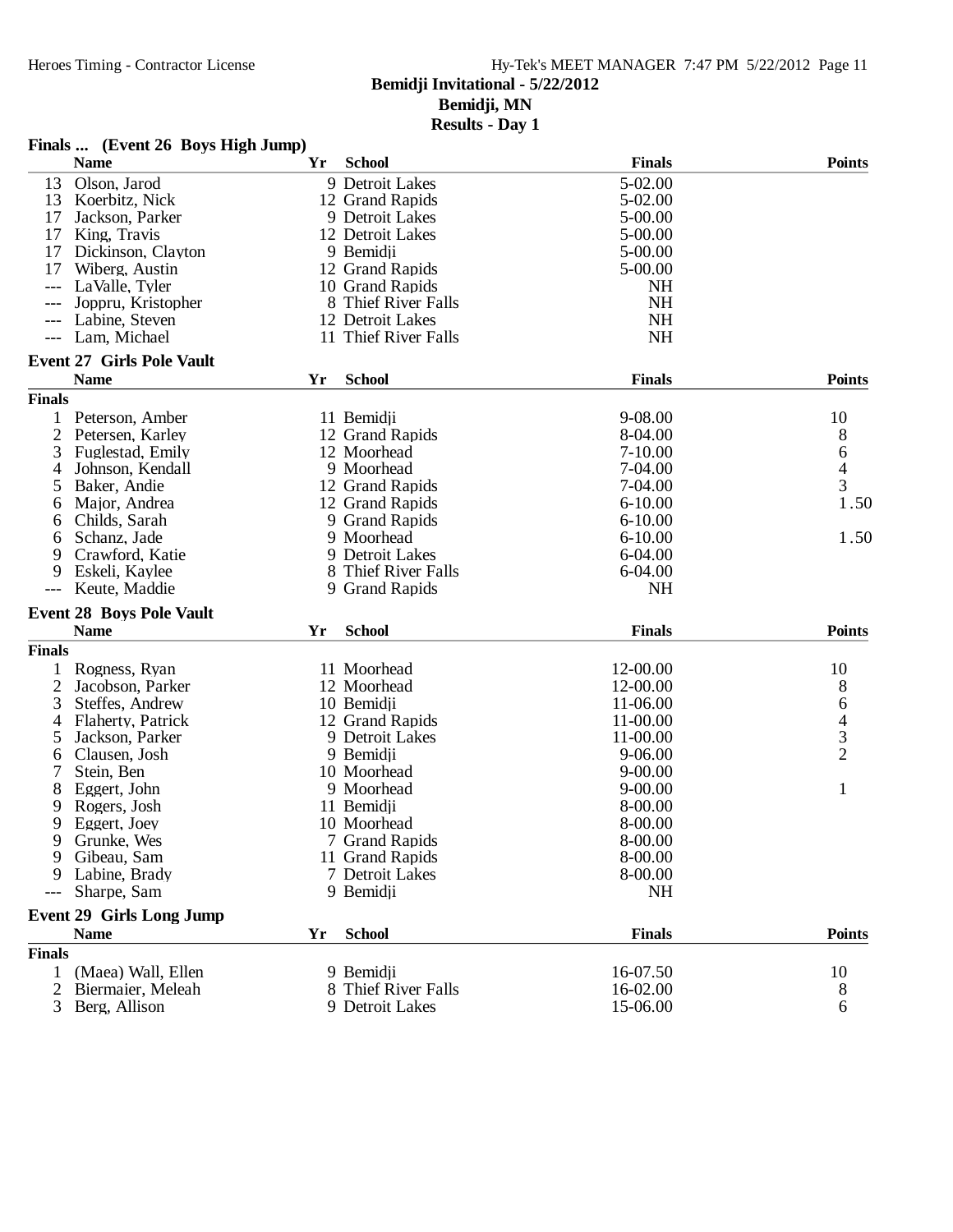## Heroes Timing - Contractor License Hy-Tek's MEET MANAGER 7:47 PM 5/22/2012 Page 12

## **Bemidji Invitational - 5/22/2012**

**Bemidji, MN**

| <b>Finals</b> | (Event 29 Girls Long Jump) |
|---------------|----------------------------|
|---------------|----------------------------|

|                | <b>Name</b>                    | Yr | <b>School</b>        | <b>Finals</b> | <b>Points</b>  |
|----------------|--------------------------------|----|----------------------|---------------|----------------|
| 4              | Koss, Brittany                 |    | 12 Grand Rapids      | 15-05.25      | 4              |
| 5              | Brazerol, Bailee               |    | 8 Grand Rapids       | 15-02.00      | $\mathfrak{Z}$ |
| 6              | Ludwig, Haley                  |    | 9 Moorhead           | 14-10.50      | $\overline{c}$ |
| 7              | Schlauderaff, Savannah         |    | 12 Grand Rapids      | 14-09.50      | 1              |
| 8              | Woodard, Simona                |    | 11 Detroit Lakes     | 14-09.25      |                |
| 9              | Hakk, Rebekah                  |    | 10 Moorhead          | 14-08.00      |                |
| 10             | Carey, Amy                     |    | 9 Bemidji            | 14-06.50      |                |
| 11             | Foster, Kyley                  |    | 9 Detroit Lakes      | 14-03.50      |                |
| 12             | Nyquist, Morgan                |    | 12 Moorhead          | 14-02.50      |                |
| 13             | Olson, Katie                   |    | 9 Moorhead           | 14-01.25      |                |
| 14             | Yurrick, Anna                  |    | 10 Grand Rapids      | 13-11.75      |                |
| 15             | Gibbons, Maggie                |    | 10 Grand Rapids      | 13-11.50      |                |
| 16             | Lee, Sheena                    |    | 11 Thief River Falls | 13-10.50      |                |
| 17             | Hunt, Caitlyn                  |    | 12 Thief River Falls | 13-09.50      |                |
| 18             | Jordan, Halle                  |    | 8 Detroit Lakes      | 13-03.00      |                |
| 19             | Jaeger, Aubree                 |    | 8 Grand Rapids       | 13-02.25      |                |
| 20             | Nelson, Erica                  |    | 9 Detroit Lakes      | 13-01.75      |                |
| 21             | Yanez-Rich, Victoria           |    | 10 Moorhead          | 12-08.25      |                |
| 22             | Schanz, Jade                   |    | 9 Moorhead           | 12-06.75      |                |
| 23             | Dumm, Mackenzie                |    | 10 Grand Rapids      | 12-05.50      |                |
| 24             | Leaf, Krista                   |    | 9 Detroit Lakes      | 12-05.25      |                |
| 25             | Guenther, Breanna              |    | 10 Detroit Lakes     | 12-05.00      |                |
| 26             | Raske, Delaney                 |    | 9 Moorhead           | 12-02.75      |                |
| 27             | Smith, Amber                   |    | 9 Bemidji            | 12-00.50      |                |
| 28             | Matison, Ingrid                |    | 9 Grand Rapids       | 11-11.50      |                |
| 29             |                                |    |                      | 11-08.75      |                |
| 30             | Guertin, Kaitlyn               |    | 10 Grand Rapids      | 11-02.00      |                |
|                | Baumgartner, Claire            |    | 11 Bemidji           |               |                |
| 31             | Major, Andrea                  |    | 12 Grand Rapids      | 10-06.75      |                |
|                | <b>Event 30 Boys Long Jump</b> |    |                      |               |                |
|                | <b>Name</b>                    | Yr | <b>School</b>        | <b>Finals</b> | <b>Points</b>  |
| <b>Finals</b>  |                                |    |                      |               |                |
| 1              | Margo, Abe                     |    | 11 Grand Rapids      | 19-03.00      | 10             |
| $\overline{c}$ | Schmidt, Brady                 |    | 11 Bemidji           | 19-01.00      | $8\phantom{1}$ |
| 3              | Sauer, Zach                    |    | 11 Bemidji           | 19-00.00      | 6              |
| 4              | Odegard, Jacob                 |    | 9 Moorhead           | 18-06.00      | 4              |
| 5              | Johnson, Merrick               |    | 10 Moorhead          | 18-03.25      | 3              |
| 6              | Bibeau, Jason                  |    | 10 Grand Rapids      | 18-00.25      | $\overline{c}$ |
| 7              | McGuire, Daniel                |    | 12 Grand Rapids      | 17-00.00      | 1              |
| 8              | Schussman, Alex                |    | 9 Bemidji            | 16-11.50      |                |
| 9              | Anderson, AJ                   |    | 9 Bemidii            | 16-11.00      |                |
| 10             | Clem, Isaac                    |    | 10 Detroit Lakes     | 16-09.00      |                |
| 11             | Hatfield, Logan                |    | 8 Bemidji            | 16-08.50      |                |
| 12             | Pahlen, Cody                   |    | 11 Thief River Falls | 16-07.75      |                |
| 13             | Belich, Torey                  |    | 11 Grand Rapids      | 16-00.50      |                |
| 14             | Nelson, Hans-Kristof           |    | 12 Moorhead          | 15-08.75      |                |
| 15             | Okeson, Michael                |    | 11 Detroit Lakes     | 15-05.00      |                |
| 16             | Stich, Tyler                   |    | 10 Moorhead          | 15-04.50      |                |
| 17             | Schmitt, Jacob                 |    | 12 Bemidji           | 15-00.50      |                |
| 18             | Lam, Michael                   |    | 11 Thief River Falls | 14-08.75      |                |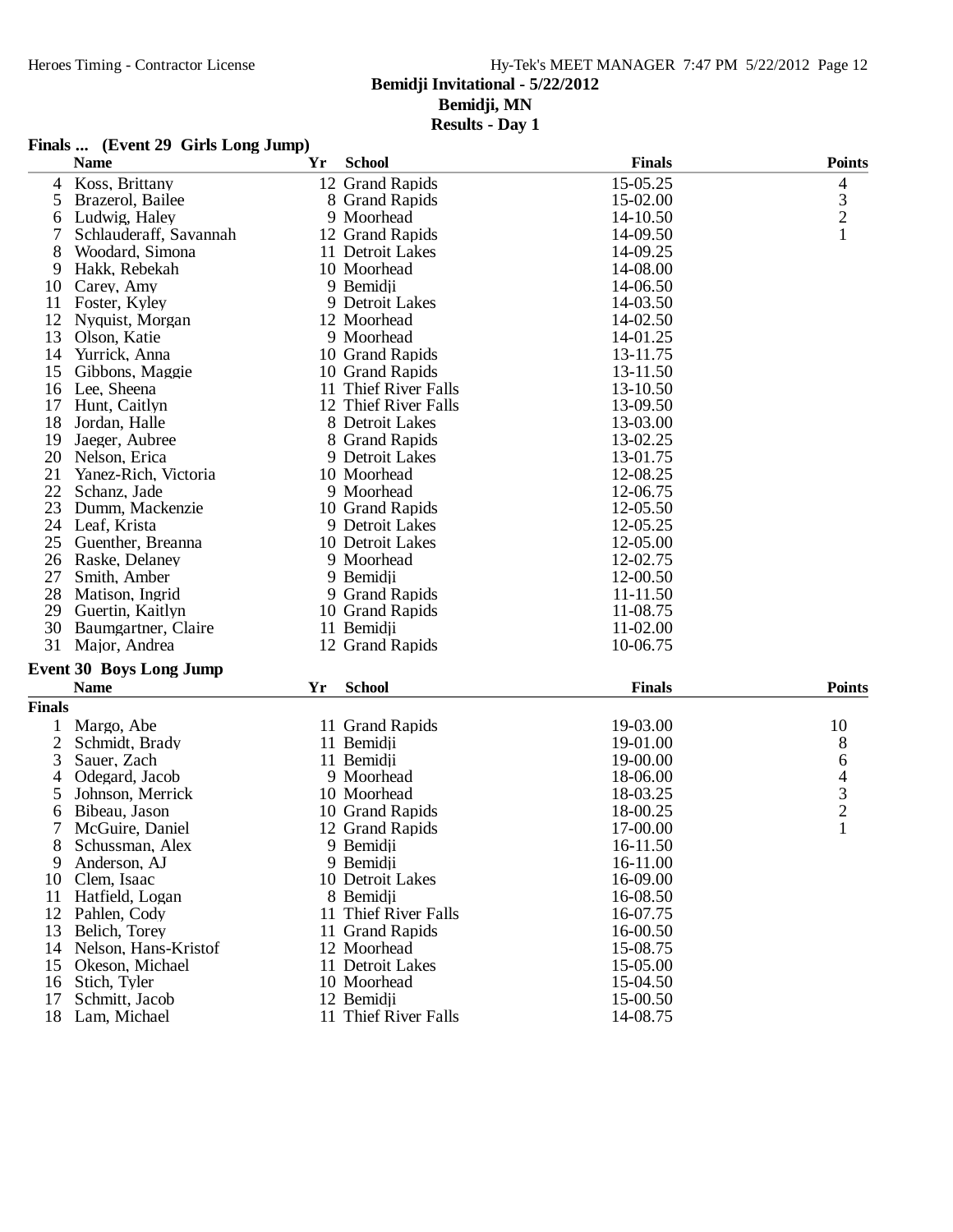| <b>Results - Day 1</b> |  |  |  |
|------------------------|--|--|--|
|------------------------|--|--|--|

|                | Finals  (Event 30 Boys Long Jump)       |    |                                    |               |                                            |
|----------------|-----------------------------------------|----|------------------------------------|---------------|--------------------------------------------|
|                | <b>Name</b>                             | Yr | <b>School</b>                      | <b>Finals</b> | <b>Points</b>                              |
| 19             | Brown, Tyshaun                          |    | 10 Thief River Falls               | 14-08.00      |                                            |
| 20             | Francois-King, Keenan                   |    | 11 Grand Rapids                    | 14-07.75      |                                            |
| 21             | Webber, Alex                            |    | 10 Detroit Lakes                   | 14-00.50      |                                            |
| 22             | Lerdahl, Zac                            |    | 9 Moorhead                         | 13-06.00      |                                            |
| 23             | Alten, Logan                            |    | 12 Thief River Falls               | 13-03.00      |                                            |
|                | <b>Event 31 Girls Triple Jump</b>       |    |                                    |               |                                            |
|                | <b>Name</b>                             | Yr | <b>School</b>                      | <b>Finals</b> | <b>Points</b>                              |
| <b>Finals</b>  |                                         |    |                                    |               |                                            |
|                | Koss, Brittany                          |    | 12 Grand Rapids                    | 32-09.75      | 10                                         |
| $\overline{2}$ | Lindquist, Megan                        |    | 11 Detroit Lakes                   | 32-03.00      | 8                                          |
| 3              | Spry, Josie                             |    | 11 Bemidji                         | 32-01.50      | 6                                          |
| 4              | Ludwig, Haley                           |    | 9 Moorhead                         | 31-10.25      |                                            |
| 5              | Halbakken, Sarah                        |    | 9 Detroit Lakes                    | 31-03.75      | $\begin{array}{c} 4 \\ 3 \\ 2 \end{array}$ |
| 6              | Petersen, Karley                        |    | 12 Grand Rapids                    | 30-10.25      |                                            |
|                | Wong, Marissa                           |    | 10 Moorhead                        | 30-10.25      | $\mathbf{1}$                               |
|                | Norlin, Shelby                          |    | 10 Thief River Falls               | 30-08.00      |                                            |
| 8<br>9         | Johnson, Kendall                        |    | 9 Moorhead                         | 30-05.50      |                                            |
| 10             |                                         |    | 9 Detroit Lakes                    | 30-05.00      |                                            |
| 11             | Jorgenson, Hailey                       |    |                                    | 30-00.25      |                                            |
| 11             | Serich, Dahlis                          |    | 12 Grand Rapids<br>12 Grand Rapids |               |                                            |
| 13             | Baker, Andie                            |    |                                    | 30-00.25      |                                            |
|                | Geislinger, Abbie                       |    | 10 Grand Rapids                    | 28-03.50      |                                            |
| 14             | Schlauderaff, Savannah<br>Childs, Sarah |    | 12 Grand Rapids                    | 28-01.50      |                                            |
| 15             |                                         |    | 9 Grand Rapids                     | 27-06.50      |                                            |
| 16             | Guenther, Breanna                       |    | 10 Detroit Lakes                   | 26-08.50      |                                            |
| 17             | Smith, Amber                            |    | 9 Bemidji                          | 25-11.50      |                                            |
| 18             | Badurek, Veronica                       |    | 9 Detroit Lakes                    | 25-09.50      |                                            |
| 19             | Schanz, Jade                            |    | 9 Moorhead                         | 25-04.50      |                                            |
|                | Myers, Elizabeth                        |    | 11 Moorhead                        | <b>ND</b>     |                                            |
| $---$          | Bily, Alli                              |    | 9 Grand Rapids                     | <b>ND</b>     |                                            |
| $---$          | Hakk, Rebekah                           |    | 10 Moorhead                        | <b>ND</b>     |                                            |
|                | <b>Event 32 Boys Triple Jump</b>        |    |                                    |               |                                            |
|                | <b>Name</b>                             | Yr | <b>School</b>                      | <b>Finals</b> | <b>Points</b>                              |
| <b>Finals</b>  |                                         |    |                                    |               |                                            |
|                | Spoden, Michael                         |    | 12 Grand Rapids                    | 38-07.50      | 10                                         |
| 2              | Loisel, Adam                            |    | 11 Bemidji                         | 38-02.00      | 8                                          |
| 3              | Kosel, Brett                            |    | 12 Thief River Falls               | 37-08.50      | 6                                          |
| 4              | Margo, Abe                              |    | 11 Grand Rapids                    | 37-07.75      | 4                                          |
| 5              | Johnson, Merrick                        |    | 10 Moorhead                        | 37-06.00      | 3                                          |
| 6              | Bibeau, Jason                           |    | 10 Grand Rapids                    | 37-04.50      | $\overline{c}$                             |
|                | Anderson, AJ                            |    | 9 Bemidji                          | 36-11.25      | 1                                          |
| 8              | Schussman, Alex                         |    | 9 Bemidji                          | 35-08.00      |                                            |
| 9              | Olson, Jarod                            |    | 9 Detroit Lakes                    | 34-02.50      |                                            |
| 10             | Georgewill, Cameron                     |    | 10 Thief River Falls               | 34-02.25      |                                            |
| 11             | Harris, Joe                             |    | 11 Grand Rapids                    | 34-01.25      |                                            |
| 12             | Belich, Torey                           |    | 11 Grand Rapids                    | 33-01.00      |                                            |
| 13             | Swedberg, Jacob                         |    | 12 Moorhead                        | 32-04.75      |                                            |
| 14             | Kroening, Tyler                         |    | 11 Bemidji                         | 31-11.75      |                                            |
| ---            | Annette, Will                           |    | 9 Bemidii                          | <b>ND</b>     |                                            |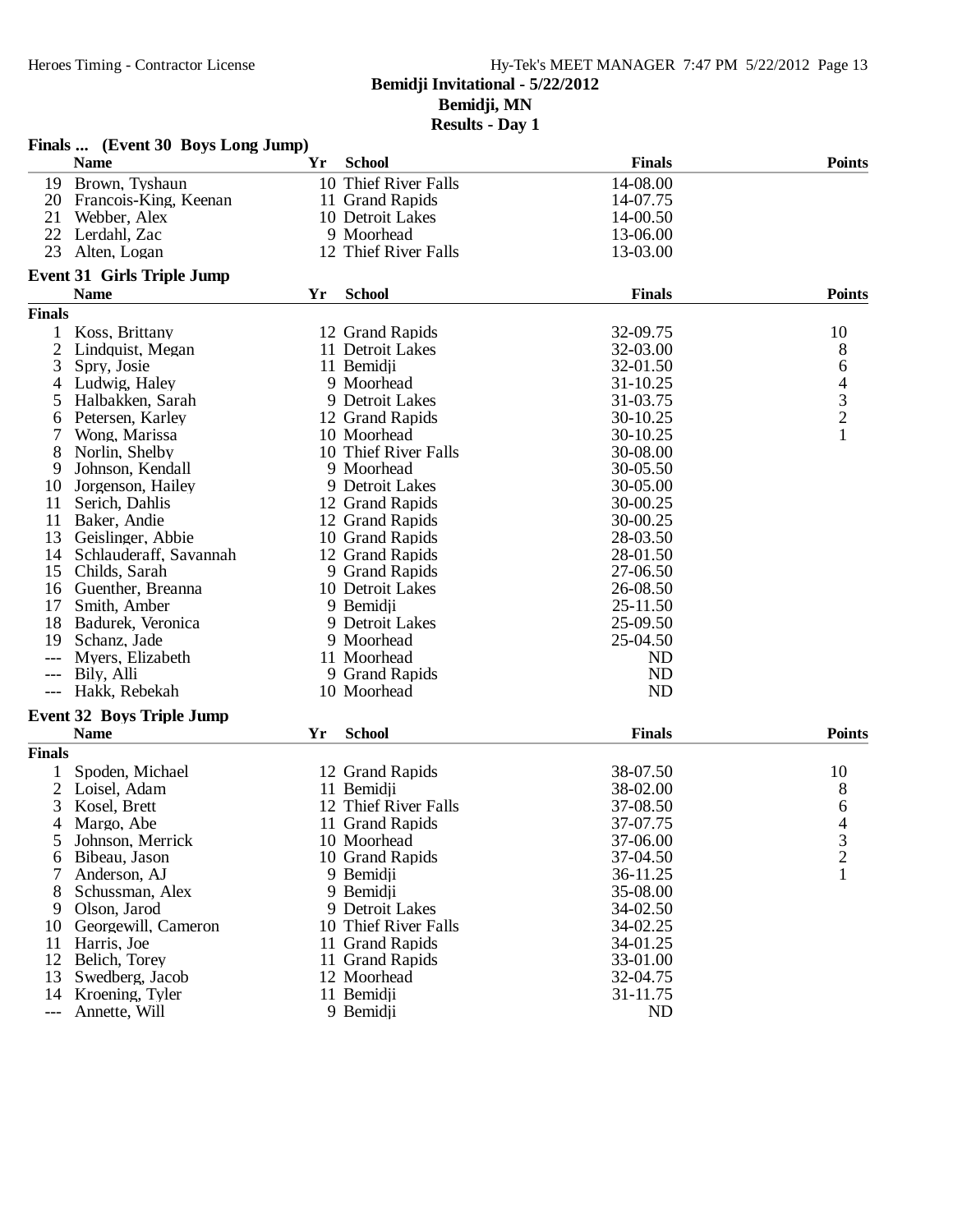## Heroes Timing - Contractor License Hy-Tek's MEET MANAGER 7:47 PM 5/22/2012 Page 14 **Bemidji Invitational - 5/22/2012 Bemidji, MN**

|               | Finals  (Event 32 Boys Triple Jump) |    |                      |               |                          |
|---------------|-------------------------------------|----|----------------------|---------------|--------------------------|
|               | <b>Name</b>                         | Yr | <b>School</b>        | <b>Finals</b> | <b>Points</b>            |
|               | Wright, Gabriel                     |    | 12 Moorhead          | <b>ND</b>     |                          |
|               | <b>Event 33 Girls Discus Throw</b>  |    |                      |               |                          |
|               | <b>Name</b>                         | Yr | <b>School</b>        | <b>Finals</b> | <b>Points</b>            |
| <b>Finals</b> |                                     |    |                      |               |                          |
| 1             | Heifort, Alli                       |    | 11 Bemidji           | 117-00        | 10                       |
| 2             | Drechsel, Kristin                   |    | 11 Moorhead          | $107 - 10$    | 8                        |
| 3             | Nielsen, Shay                       |    | 9 Detroit Lakes      | 97-00         |                          |
| 4             | Ernst, McKinzie                     |    | 12 Moorhead          | 95-06         |                          |
| 5             | Gray, Courtney                      |    | 12 Detroit Lakes     | 90-04         |                          |
| 6             | Johnson, Callie                     |    | 11 Bemidii           | 88-02         | 64321                    |
|               | Marshall, Frances                   |    | 9 Thief River Falls  | 87-09         |                          |
| 8             | Koestner, Megan                     |    | 10 Thief River Falls | 86-00         |                          |
| 9             | Eidelbes, Erinn                     |    | 12 Grand Rapids      | 85-05         |                          |
| 10            | Deutsch, Diana                      |    | 10 Grand Rapids      | 80-06.50      |                          |
| 11            | Myers, Elizabeth                    |    | 11 Moorhead          | 79-04         |                          |
| 12            | Schiller, Maddie                    |    | 10 Detroit Lakes     | $76-10$       |                          |
| 13            | Barker, Kaylee                      |    | 9 Moorhead           | $75-00$       |                          |
| 14            | Livermore, Grace                    |    | 9 Detroit Lakes      | 69-11.50      |                          |
| 15            | Thompson, Brooklyn                  |    | 11 Detroit Lakes     | 67-06         |                          |
| 16            | Wayne, Erin                         |    | 10 Thief River Falls | $67-05$       |                          |
| 17            | Frederickson, Kelsi                 |    | 9 Bemidji            | 64-04.50      |                          |
| 18            | Falldorf, Emily                     |    | 8 Bemidji            | 63-08.50      |                          |
| 19            | Keute, Ally                         |    | 12 Grand Rapids      | 63-07         |                          |
| 20            | Littlewolf, Amayah                  |    | 9 Bemidji            | 62-06         |                          |
| 21            | Trammell, Kirsten                   |    | 9 Bemidji            | 59-01         |                          |
| 22            | Eckdahl, Michelle                   |    | 10 Trek-North        | 57-05         |                          |
| 23            | Kay Johnson, Addie                  |    | 9 Detroit Lakes      | 56-08         |                          |
| 24            | Anderson, Tierra                    |    | 9 Moorhead           | 55-04         |                          |
| 25            | Heinecke, Lindsey                   |    | 9 Detroit Lakes      | 54-02         |                          |
| 26            | Badurek, Veronica                   |    | 9 Detroit Lakes      | 48-06         |                          |
| 27            | Major, Andrea                       |    | 12 Grand Rapids      | 47-05.50      |                          |
| 28            | Eckdahl, Heidi                      |    | 10 Trek-North        | 42-09         |                          |
| $---$         | Dalquist, Kayla                     |    | 10 Moorhead          | <b>ND</b>     |                          |
|               | <b>Event 34 Boys Discus Throw</b>   |    |                      |               |                          |
|               | <b>Name</b>                         | Yr | <b>School</b>        | <b>Finals</b> | <b>Points</b>            |
| <b>Finals</b> |                                     |    |                      |               |                          |
|               | Thomsen, Brady                      |    | 10 Grand Rapids      | 139-03        | 10                       |
| 2             | Webber, Alex                        |    | 10 Detroit Lakes     | 136-07        | 8                        |
| 3             | Hruby, Nathan                       |    | 12 Thief River Falls | 134-08        | 6                        |
| 4             | Hulden, Jens                        |    | 12 Moorhead          | 132-10        | $\overline{\mathcal{L}}$ |
| 5             | Rage, William                       |    | 10 Moorhead          | 131-10        |                          |
| 6             | Stallman, Jason                     |    | 12 Detroit Lakes     | 130-01        | $\frac{3}{2}$            |
|               | Drechsel, Zachary                   |    | 12 Moorhead          | 117-05        | $\mathbf{1}$             |
| 8             | Swedberg, Jacob                     |    | 12 Moorhead          | 113-08        |                          |
| 9             | Georgewill, Cameron                 |    | 10 Thief River Falls | 110-03        |                          |
| 10            | Brekke, Daniel                      |    | 10 Moorhead          | 106-02        |                          |
| 11            | Nelson, Hans-Kristof                |    | 12 Moorhead          | 106-00        |                          |
| 12            | Biever, Travis                      |    | 12 Moorhead          | 105-06        |                          |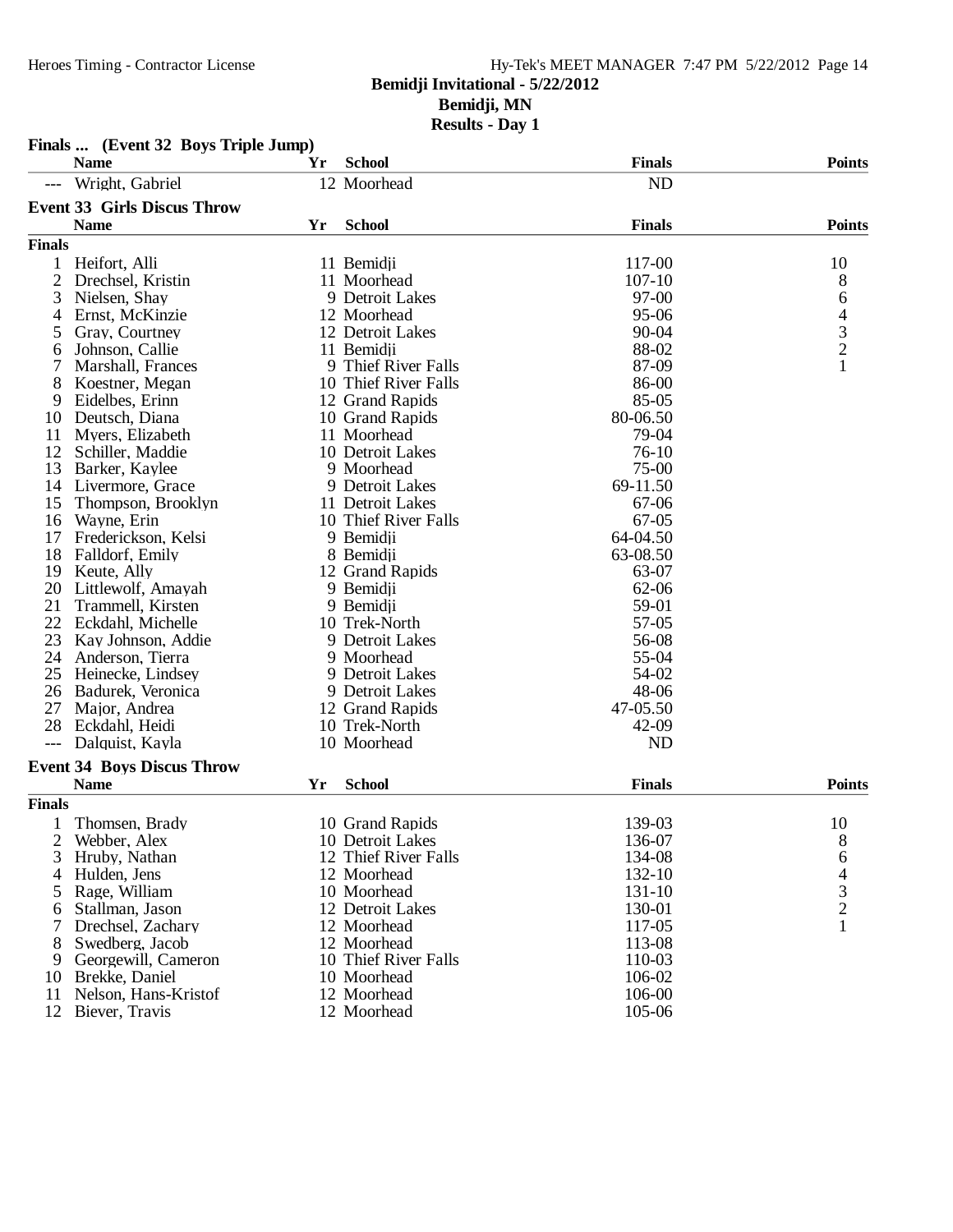## Hy-Tek's MEET MANAGER 7:47 PM 5/22/2012 Page 15

## **Bemidji Invitational - 5/22/2012**

**Bemidji, MN**

|               | Finals  (Event 34 Boys Discus Throw)          |    |                      |               |                          |
|---------------|-----------------------------------------------|----|----------------------|---------------|--------------------------|
|               | <b>Name</b>                                   | Yr | <b>School</b>        | <b>Finals</b> | <b>Points</b>            |
| 13            | Larson, Jadon                                 |    | 10 Moorhead          | 105-01.50     |                          |
|               | 14 Houske, Ryan                               |    | 10 Thief River Falls | 105-01        |                          |
| 15            | Erickson, David                               |    | 12 Thief River Falls | 104-00        |                          |
| 16            | Johnson, Austin                               |    | 12 Grand Rapids      | 100-03.50     |                          |
| 17            | Hager, Joe                                    |    | 12 Detroit Lakes     | 96-00         |                          |
| 18            | Novak, Alex                                   |    | 11 Bemidji           | 93-02         |                          |
| 19            | Fox, Austin                                   |    | 9 Moorhead           | 91-10         |                          |
| 20            | Krotzer, Joe                                  |    | 9 Bemidji            | 91-04         |                          |
| 21            | Flaherty, Gabe                                |    | 9 Bemidji            | 90-07         |                          |
| 22            | Roy, Gaeton                                   |    | 11 Bemidji           | $90 - 00$     |                          |
| 22            | Nordmark, Nick                                |    | 9 Detroit Lakes      | $90 - 00$     |                          |
| 24            | Gruver, Zach                                  |    | 11 Moorhead          | 88-05         |                          |
| 25            | Deer, Billy                                   |    | 11 Bemidji           | 87-11         |                          |
| 26            | Breeze, Matt                                  |    | 10 Bemidji           | 84-04.50      |                          |
| 27            | Gonzalez, Leo                                 |    | 10 Moorhead          | 83-06         |                          |
| 28            | Erdman, Austin                                |    | 9 Grand Rapids       | $77-05$       |                          |
| 29            | Whelan, Cain                                  |    | 9 Bemidji            | 75-10.50      |                          |
| 30            | Wright, Gabriel                               |    | 12 Moorhead          | 73-02         |                          |
| 31            | Hendricks, Luke                               |    | 9 Bemidji            | 72-07.50      |                          |
| 32            | Johnson, Alex                                 |    | 11 Bemidji           | 72-04         |                          |
| 33            | Van Reese Jasso, Alek                         |    | 9 Grand Rapids       | 71-10.50      |                          |
| 34            | Street, Andrew                                |    | 12 Bemidji           | $70-10$       |                          |
| 35            | Hulsebus, Aaron                               |    | 10 Bemidji           | 70-08.50      |                          |
| 36            | Kucera, Andy                                  |    | 11 Bemidji           | 70-02.50      |                          |
| 37            | Weidenborner, Hunter                          |    | 11 Bemidji           | 68-00         |                          |
| 38            | Hogan, Carson                                 |    | 11 Bemidji           | 67-03         |                          |
| 39            | Martinetto, Jace                              |    | 12 Grand Rapids      | 67-02         |                          |
| 40            | Hadrava, Dustin                               |    | 10 Bemidji           | 49-09         |                          |
|               |                                               |    |                      |               |                          |
|               | <b>Event 35 Girls Shot Put</b><br><b>Name</b> |    |                      |               | <b>Points</b>            |
|               |                                               | Yr | <b>School</b>        | <b>Finals</b> |                          |
| <b>Finals</b> |                                               |    |                      |               |                          |
|               | Nielsen, Shay                                 |    | 9 Detroit Lakes      | 39-07.00      | 10                       |
| 2             | Heifort, Alli                                 |    | 11 Bemidji           | 39-03.00      | 8                        |
| 3             | Johnson, Callie                               |    | 11 Bemidji           | 34-09.50      | 6                        |
| 4             | Dalquist, Kayla                               |    | 10 Moorhead          | 34-06.00      | $\overline{\mathcal{L}}$ |
| 5             | Ernst, McKinzie                               |    | 12 Moorhead          | 33-10.00      | $\frac{3}{2}$            |
| 6             | Barker, Kaylee                                |    | 9 Moorhead           | 31-07.00      |                          |
| 7             | Koestner, Megan                               |    | 10 Thief River Falls | 30-04.50      |                          |
|               | Myers, Elizabeth                              |    | 11 Moorhead          | 30-04.50      |                          |
| 9             | Eidelbes, Erinn                               |    | 12 Grand Rapids      | 29-09.00      |                          |
| 10            | Livermore, Grace                              |    | 9 Detroit Lakes      | 29-06.50      |                          |
| 11            | Marshall, Frances                             |    | 9 Thief River Falls  | 29-05.50      |                          |
| 12            | Thompson, Brooklyn                            |    | 11 Detroit Lakes     | 28-10.00      |                          |
| 13            | Schiller, Maddie                              |    | 10 Detroit Lakes     | 27-09.00      |                          |
| 14            | Deutsch, Diana                                |    | 10 Grand Rapids      | 27-00.00      |                          |
| 15            | Keute, Ally                                   |    | 12 Grand Rapids      | 25-03.00      |                          |
| 16            | Wayne, Erin                                   |    | 10 Thief River Falls | 24-06.00      |                          |
| 17            | Eckdahl, Michelle                             |    | 10 Trek-North        | 23-03.00      |                          |
| 18            | Trammell, Kirsten                             |    | 9 Bemidji            | 22-09.50      |                          |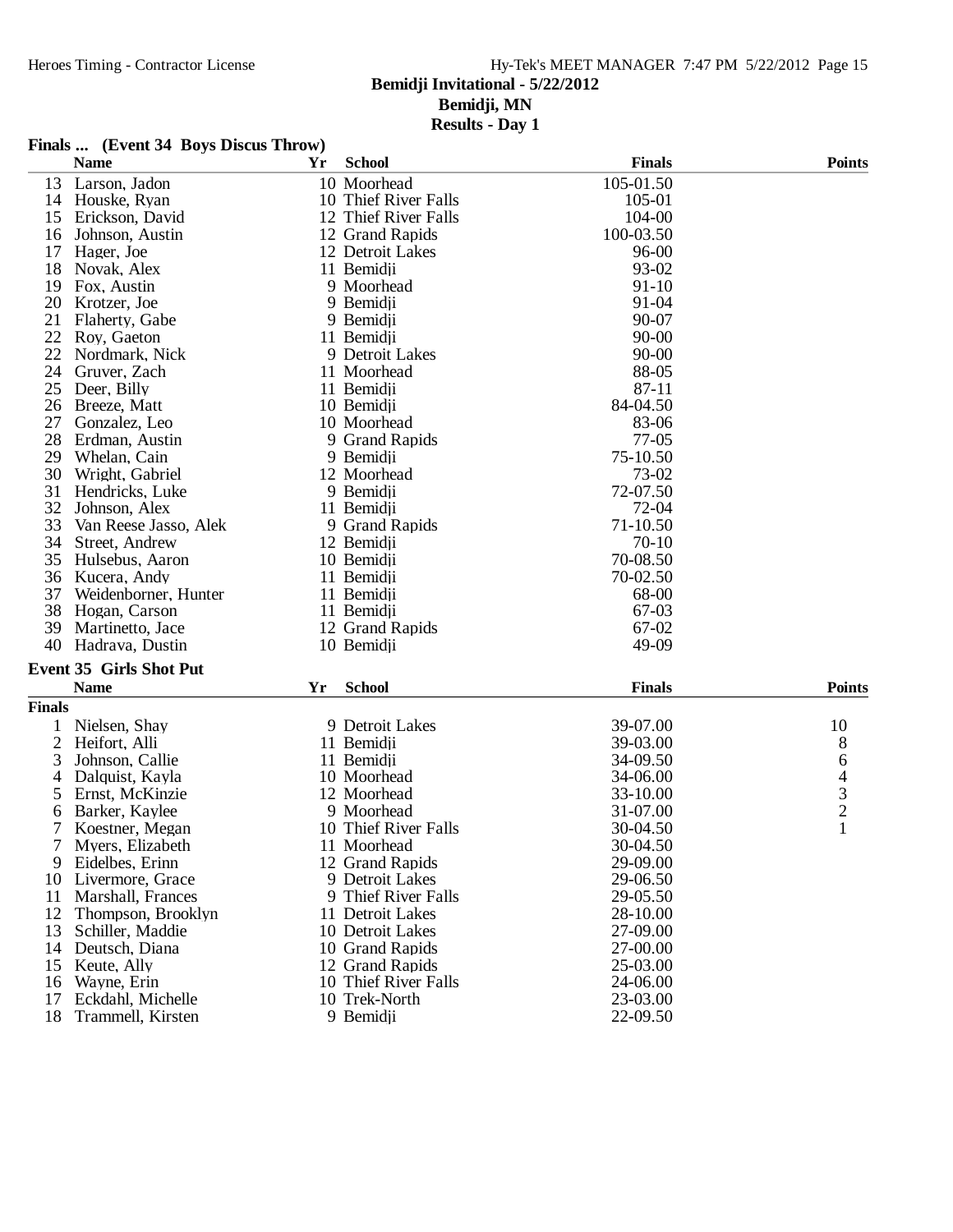#### Heroes Timing - Contractor License Hy-Tek's MEET MANAGER 7:47 PM 5/22/2012 Page 16 **Bemidji Invitational - 5/22/2012**

**Bemidji, MN**

|               | Finals  (Event 35 Girls Shot Put) |    |                      |               |                |
|---------------|-----------------------------------|----|----------------------|---------------|----------------|
|               | <b>Name</b>                       | Yr | <b>School</b>        | <b>Finals</b> | <b>Points</b>  |
| 19            | Laakso, Claire                    |    | 10 Bemidji           | 22-09.00      |                |
| 20            | Frederickson, Kelsi               |    | 9 Bemidji            | 21-10.00      |                |
| 21            | Eckdahl, Heidi                    |    | 10 Trek-North        | 20-11.00      |                |
| 22            | Anderson, Tierra                  |    | 9 Moorhead           | 20-10.50      |                |
|               | <b>Event 36 Boys Shot Put</b>     |    |                      |               |                |
|               | <b>Name</b>                       | Yr | <b>School</b>        | <b>Finals</b> | <b>Points</b>  |
| <b>Finals</b> |                                   |    |                      |               |                |
| 1             | Hruby, Nathan                     |    | 12 Thief River Falls | 47-01.00      | 10             |
| 2             | Erickson, David                   |    | 12 Thief River Falls | 46-11.00      | 8              |
| 3             | Thomsen, Brady                    |    | 10 Grand Rapids      | 44-07.00      | 6              |
| 4             | Langan, Adam                      |    | 12 Thief River Falls | 44-02.00      | $\overline{4}$ |
| 5             | Webber, Alex                      |    | 10 Detroit Lakes     | 44-02.00      | 3              |
| 6             | Street, Andrew                    |    | 12 Bemidji           | 42-10.00      | $\overline{c}$ |
| 7             | Drechsel, Zachary                 |    | 12 Moorhead          | 42-05.00      | 1              |
| 8             | Biever, Travis                    |    | 12 Moorhead          | 42-00.00      |                |
| 9             | Deer, Billy                       |    | 11 Bemidji           | 41-11.00      |                |
| 10            | Swedberg, Jacob                   |    | 12 Moorhead          | 41-03.00      |                |
| 11            | Hulden, Jens                      |    | 12 Moorhead          | 40-11.00      |                |
| 12            | Novak, Alex                       |    | 11 Bemidji           | 40-08.00      |                |
| 13            | VanOffelen, Ethan                 |    | 11 Detroit Lakes     | 40-01.00      |                |
| 14            | Johnson, Austin                   |    | 12 Grand Rapids      | 39-08.00      |                |
| 15            | Dahl, Christian                   |    | 7 Thief River Falls  | 39-04.00      |                |
| 16            | Rage, William                     |    | 10 Moorhead          | 38-11.00      |                |
| 17            | Johnson, Alex                     |    | 11 Bemidji           | 38-10.00      |                |
| 18            | Roy, Gaeton                       |    | 11 Bemidji           | 38-00.00      |                |
| 19            | Hager, Joe                        |    | 12 Detroit Lakes     | 35-03.00      |                |
| 20            | Breeze, Matt                      |    | 10 Bemidji           | 34-09.00      |                |
| 21            | Houske, Ryan                      |    | 10 Thief River Falls | 34-08.00      |                |
| 22            | Larson, Jadon                     |    | 10 Moorhead          | 34-07.00      |                |
| 23            | Gonzalez, Leo                     |    | 10 Moorhead          | 34-00.00      |                |
| 23            | Hulsebus, Aaron                   |    | 10 Bemidji           | 34-00.00      |                |
| 25            | Nordmark, Nick                    |    | 9 Detroit Lakes      | 33-11.00      |                |
| 26            | Hogan, Carson                     |    | 11 Bemidji           | 33-10.00      |                |
| 27            | Brekke, Daniel                    |    | 10 Moorhead          | 33-03.00      |                |
| 28            | Weidenborner, Hunter              |    | 11 Bemidji           | 32-10.00      |                |
| 29            | Gruver, Zach                      |    | 11 Moorhead          | 32-09.00      |                |
| 30            | Martinetto, Jace                  |    | 12 Grand Rapids      | 32-05.00      |                |
|               | 31 Flaherty, Gabe                 |    | 9 Bemidji            | 32-02.00      |                |
|               | 32 Fox, Austin                    |    | 9 Moorhead           | 30-10.00      |                |
| 33            | Krotzer, Joe                      |    | 9 Bemidji            | 30-06.00      |                |
| 34            | Landsem, Chase                    |    | 10 Moorhead          | 29-07.00      |                |
| 35            | Labine, Steven                    |    | 12 Detroit Lakes     | 29-02.00      |                |
|               | 36 Kucera, Andy                   |    | 11 Bemidji           | 28-09.00      |                |
| 37            | Whelan, Cain                      |    | 9 Bemidji            | 27-08.00      |                |
| 38            | Hendricks, Luke                   |    | 9 Bemidji            | 26-11.00      |                |
| 39            | Erdman, Austin                    |    | 9 Grand Rapids       | 25-01.00      |                |
| 40            | Hadrava, Dustin                   |    | 10 Bemidji           | 22-11.00      |                |
| 41            | Van Reese Jasso, Alek             |    | 9 Grand Rapids       | 21-10.00      |                |